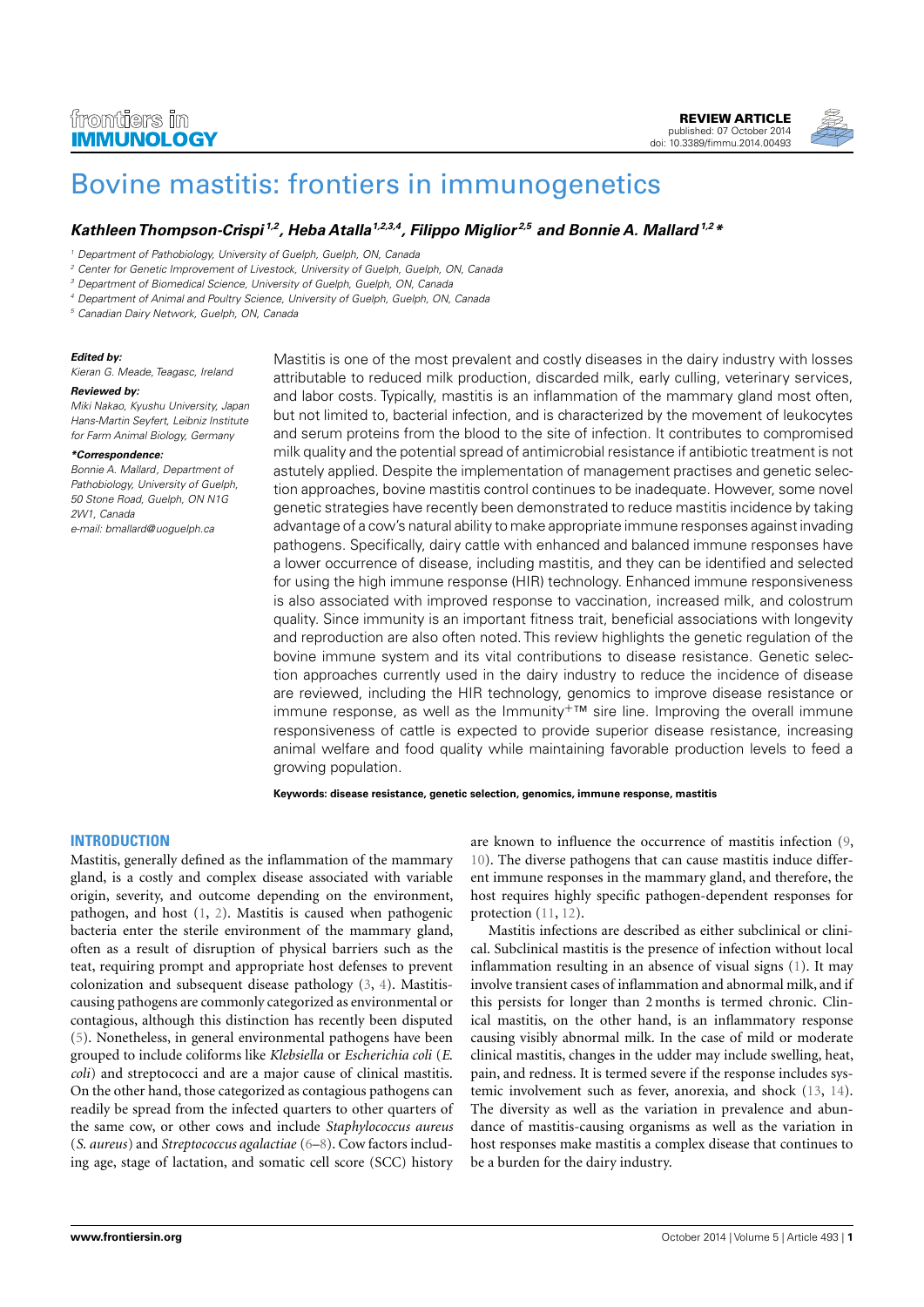The bovine mammary gland is equipped with a non-immune anatomical barrier, and a plethora of immune-mediated defense mechanisms that include innate and adaptive immune responses. Innate immunity is relatively non-specific with rapid kinetics while the adaptive immunity offers a highly specific response with relatively delayed kinetics [\(15\)](#page-6-8). Innate host-defenses depend on germline-encoded receptors that recognize conserved structures expressed by a wide range of microbes, and early induced cellular and soluble defenses. These natural defenses respond quickly to microbes during early stages of infection and are tightly integrated with the adaptive immune system. The innate host defenses of the mammary gland have been reviewed extensively elsewhere [\(16–](#page-6-9)[18\)](#page-6-10). The adaptive immune system uses a diverse repertoire of antigen specific receptors expressed by clonally expanded B and T-lymphocytes to regulate or eliminate the signal elicited by recognition events. Additionally, the induced adaptive immune response has the capacity to establish antigen specific memory for a rapid and augmented response upon subsequent exposure to the same antigen [\(19\)](#page-6-11). For example, these various components of the immune system work in collaboration both locally and systemically in an attempt to control specific mastitis pathogens invading the mammary gland, but the details of the response is contingent upon the stage of infection and nature of the pathogen, as well as its interaction with the genetics of the host.

The interaction between mastitis pathogens and the host immune system is intricate, since both have the ability to co-evolve to recognize, respond, and adapt to the other. As such, microbial pathogens have developed various strategies to alter and evade host defenses in order to survive. Importantly, the host immune system is also adaptive and has a large arsenal to control or eliminate microbial threat. Even so, it is widely accepted that susceptibility of individuals within a given species differs to the same microbial pathogen. This variability in host–pathogen interaction is controlled by the inherent genetic make-up of the host, including innate and adaptive immune responses, particularly the acquired immunological memory, as well as the nature of the microbial pathogen [\(20\)](#page-6-12).

Mastitis causing-bacterial pathogens are often well adapted to the bovine host resulting in clinical signs and, occasionally, subclinical infection before they lead to chronicity and persistence in the mammary gland. Persistent intramammary infections are frequently associated with recurrent clinical episodes and longterm increases in milk somatic cells counts. Persistent strains often express sets of genes that relate to their adaptation to the intramammary milieu and allow for intracellular survival and subsequent modulation of host-defense mechanisms [\(6,](#page-6-0) [21\)](#page-6-13). *S. aureus* and *E*. *coli* are well-studied mastitis pathogens in the context of host–pathogen interaction and the elucidation of their genes, along with host immune response genes, is launching new studies in functional genomics [\(20\)](#page-6-12). Understanding sequence data and locating functional SNPs in both the host and pathogen is expected to reveal relationships between immune function and the relevant genes that have the potential to advance resistance to specific pathogens.

Treatment of mastitis is given on the premise that treatment costs will be outweighed by production gains resulting from

elimination of infection. Most farms have established mastitis management programs and include strategies such as routine whole herd antibiotic therapy, culling of chronically affected cows, post milking teat disinfection, as well as ensuring routine maintenance of milking machines [\(7,](#page-6-14) [14\)](#page-6-7). Due to high treatment costs, lost income due to discarded milk, public health, and animal welfare concerns, it would be advantageous for dairy cattle to resist or mount effective immune responses to clear the wide variety of mastitis-causing pathogens. In the case of mastitis, the ability to control or tolerate the infection without actually clearing the pathogen, a phenomena known as resilience or tolerance [\(22\)](#page-6-15), is not sufficient given that dairy products are consumed by human beings and are expected to be free of all potentially harmful pathogens. Antimicrobial treatment has the potential to increase the risk of antibiotic resistant strains of bacteria emerging in the environment [\(23\)](#page-6-16), although it has been suggested that scientific evidence does not support emerging resistance in pathogens isolated from dairy cows [\(24\)](#page-6-17). Nonetheless, other non-antibiotic treatment strategies are clearly warranted. Additionally, decreasing the incidence of mastitis would contribute to increased animal welfare as severe signs are associated with pain and discomfort for the cow  $(25)$ .

Mastitis is a problem that plagues dairy cattle worldwide; however, this review will focus on the mastitis situation in the most economically developed countries. We highlight the genetic regulation of the bovine immune system and its vital contributions to disease resistance, in particular mastitis. Current genetic selection approaches used in the dairy industry to reduce the incidence of disease are reviewed, including the HIR technology; the Immunity<sup> $+<sup>TM</sup>$  sire line, as well as genomics to improve disease</sup> resistance or immune response. While the complex interactions of the host and pathogen are fully acknowledged, they are only briefly discussed here.

#### **GENETIC REGULATION OF THE IMMUNE SYSTEM**

Robust, appropriate and timely host defense mechanisms are critical for prompt bacterial clearance and prevention of mastitis and mammary epithelial damage [\(14\)](#page-6-7). Bacteria have a large repertoire of virulence factors that are produced at varying concentrations depending on the stage of infection [\(26\)](#page-6-19), and these virulence factors in part determine differences in the magnitude and duration of host immune responses. Further, given the diversity of mastitiscausing pathogens, it is essential for the host to have a broad range of host-defense mechanisms as part of its immunological arsenal. Both innate and adaptive host defenses are required to protect the host from infection. Innate defenses against mastitis pathogens are rapid and include neutrophil recruitment to the mammary gland to facilitate bacterial clearance through phagocytosis, production of reactive oxygen species, antibacterial peptides, such as lactoferrin and β-lactoglobulin, and defensins, resulting in increases in the somatic cell count [\(18,](#page-6-10) [27\)](#page-6-20). Mammary epithelial cells are known to play a role in early responses through the production of cytokines like IL-8 and other factors with antimicrobial activities [\(28,](#page-6-21) [29\)](#page-6-22). If the bacteria survive these innate host defenses, adaptive immune responses mediated by T and B cells are required to clear the infection [\(30\)](#page-6-23). The ideal immune response being one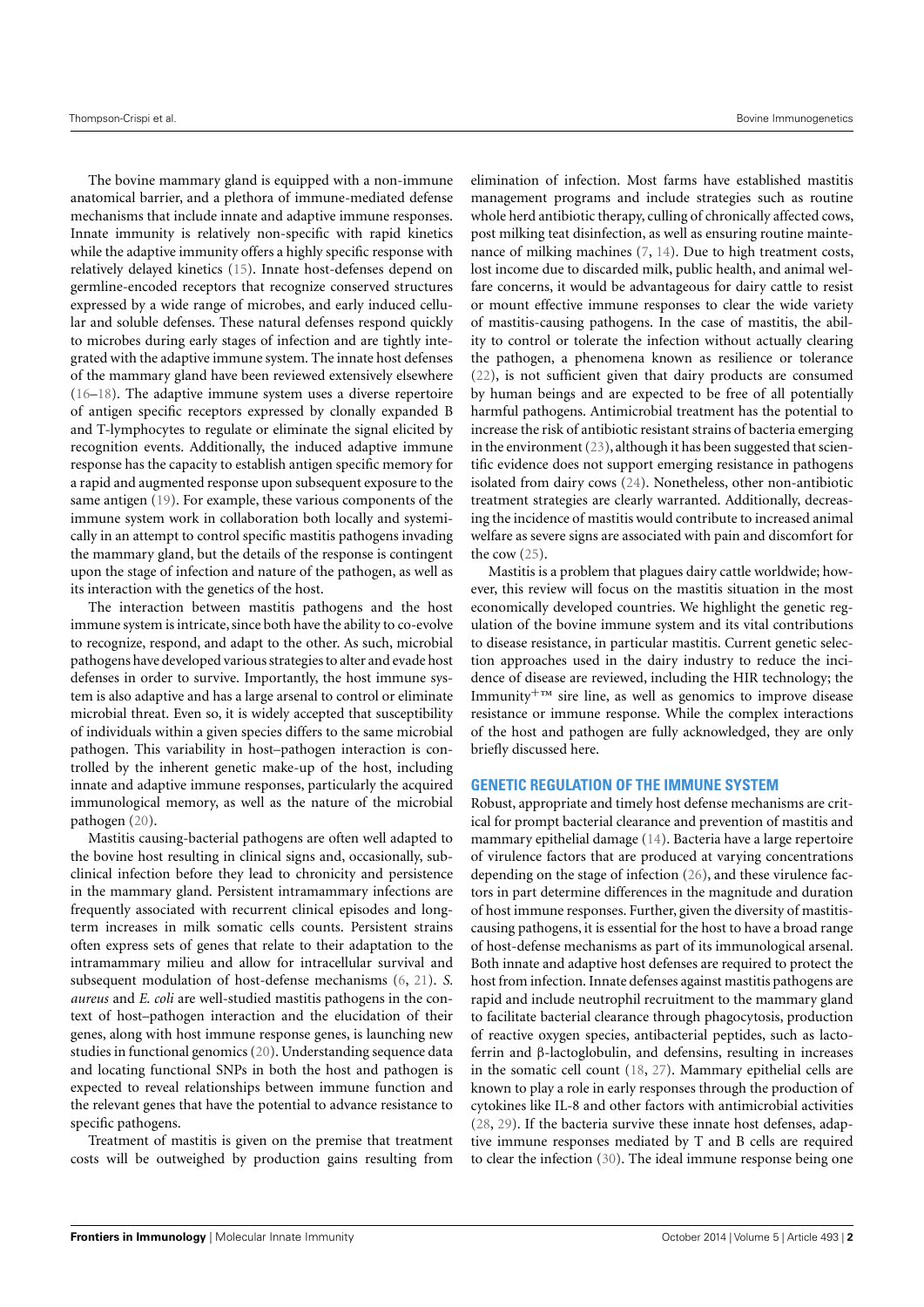that appropriately recognizes epitopes on the invading pathogen to initiate swift and accurate clearance mechanisms while maintaining minimal pathological consequences. In some situations, such as experiments using *in vitro* or *in vivo* lipopolysaccaride challenge to measure bovine inflammatory responses, particularly IL-8, have noted that cows with lower IL-8 responses had quicker recovery in terms of somatic cell counts and milk production than those with high IL-8 production [\(31\)](#page-6-24). This may relate to a more moderate inflammatory response generated in these low IL-8 responders. However, it is important to note that this does not mean that cows classified as low responders for other immune response mechanisms, particularly adaptive immune responses are advantageous. In fact, dairy cows classified as high responders (robust and balanced responses) for adaptive immune response traits have been demonstrated to have reduced disease incidence [\(32\)](#page-6-25). The other thing worth noting in these experiments was the observation that the differences between high and low IL-8 responses seemed to be controlled by epigenetic effects [\(33\)](#page-6-26). Epigenetic influences on bovine type 1 (Interferon-γ) and type 2 (IL-4) cytokine production have also been reported in cows classified as high or low responders based on their antibody and cell-mediated immune responses [\(34\)](#page-6-27). Researchers are only beginning to dissect both the genetic and epigenetic mechanisms that control immunity.

Initiation and regulation of adaptive immune responses are critical to the resolution of infection. Cells of the innate immune system recognize conserved pathogen associated molecular patterns from the bacteria by binding pattern recognition receptors on antigen-presenting cells (APC) such as macrophages and dendritic cells [\(35\)](#page-6-28). Such pattern recognition receptors include toll-like receptors (TLR) that are located on cell and endosomal membranes [\(27,](#page-6-20) [36\)](#page-6-29). The association of a TLR with a pathogen associated molecular pattern initiates a downstream signaling cascade leading to the activation of transcription factors, such as NF-κβ, which enter the nucleus, bind target promoters, and may induce the production of cytokines and other endogenous mediators. The 10 mammalian TLRs are known to elicit unique responses through intracellular signaling pathways, which initiate inflammatory and antimicrobial processes to eliminate the pathogen [\(36,](#page-6-29) [37\)](#page-6-30). For example, the recognition of lipopolysaccharide (LPS) from *E. coli* by TLR4, facilitated by additional proteins including CD14, LPS binding protein, and myeloid differentiation protein, is associated with production of TNF-α, IL-1β, IL-6, and IL-8. The lipoteichoic acid of Gram positive bacteria like *S. aureus* recognized by TLR2 is associated with only transient increases in TNF-α and IL-1β as well as IgG2 [\(27\)](#page-6-20). It is well recognized that *E. coli* induces a stronger increase in the pro-inflammatory cytokines TNF-α and IL-1β compared to *S. aureus* [\(12,](#page-6-5) [27,](#page-6-20) [38\)](#page-6-31), contributing to the severe clinical signs typically associated with *E. coli* mastitis as compared to *S. aureus* where the majority of cases go unnoticed. This draws attention to the fact that although the innate immune responses provide a first line of defense against invading microbial pathogens, including those that cause mastitis, and contours ensuing adaptive immune responses; innate responses have the potential to generate harmful pathology by driving inappropriate or soaring inflammatory cascades [\(31\)](#page-6-24). These need to

be carefully considered and closely monitored when considering immunological interventions.

The major histocompatability complex (MHC) plays an essential role in the induction and regulation of immune responses [\(39\)](#page-6-32). The bovine MHC, bovine lymphocyte antigen (BoLA), has been associated with resistance or susceptibility to mastitis [\(40–](#page-6-33)[43\)](#page-6-34), somatic cell count [\(42,](#page-6-35) [44,](#page-6-36) [45\)](#page-6-37), and immune response [\(40,](#page-6-33) [41,](#page-6-38) [46\)](#page-6-39). Genetic variation, such as single nucleotide polymorphisms (SNP) in other candidate genes associated with resistance or susceptibility to mastitis have been identified, including TLR4 [\(47,](#page-6-40) [48\)](#page-6-41), TLR2, and caspase-recruitment domain 15 [\(49\)](#page-6-42); IL-10 [\(50\)](#page-7-0), osteopontin [\(51\)](#page-7-1), IL-8 and its receptor CXCR1 [\(52](#page-7-2)[–54\)](#page-7-3), CCL2 and its receptor [\(55\)](#page-7-4), as well as a variety of other genes [\(56\)](#page-7-5). Other molecules important in host defense against mastitis-causing pathogens such as β-defensins have been identified and their complex genetic regulation is beginning to be understood [\(57\)](#page-7-6). The feasibility of breeding for resistance based on one SNP or a combination of SNP depends on the degree of variation each SNP explains in resistance to mastitis. Since mastitis is a complex genetic trait a combination of many genes will ultimately be responsible for resistance to mastitis; however, certain major genes may contribute more benefit than others and it is important that these genes be elucidated.

Recent studies are beginning to uncover information about the epigenetic influences on bovine immune response genes [\(58\)](#page-7-7). Some studies are now indicating that epigenetic changes are involved in the regulation of type I and II immune responses of mammals [\(59,](#page-7-8) [60\)](#page-7-9), including cytokine profiles of dairy cows during the peripartum period when the risk of mastitis is the greatest [\(34\)](#page-6-27). Epigenetic modifications have also been demonstrated to play a role in bovine innate immune responses to LPS stimulation [\(33,](#page-6-26) [61\)](#page-7-10). Further, microRNA have been found to be differentially expressed upon challenge with mastitis-causing pathogens, suggesting a role for microRNA in regulating host responses to mastitis [\(62,](#page-7-11) [63\)](#page-7-12). Indeed, many studies have demonstrated the bovine immune response to be under genetic and epigenetic control, and making use of this information in breeding strategies is anticipated to help improve udder health.

The important question is how to use this information regarding genetic associations with mastitis and the immune system to actually improve disease resistance. This is not necessarily a straight forward question given the plethora of genes, including their additive, dominant, epistatic, and epigenetic interactions. It is sometimes possible to make genetic gains in livestock health to a particular disease by selecting for or against a specific gene. Some examples of this include selection against Mareks Disease of poultry based on MHC haplotypes [\(64\)](#page-7-13), bovine dermatopholosis using information on BoLA [\(65\)](#page-7-14), brachyspina in cattle [\(66\)](#page-7-15) among others [\(67\)](#page-7-16). It is generally straightforward to make genetic gains for diseases caused by single recessive disorders, whereas information on single genes or clusters of genes may be less informative when trying to enhance resistance to complex traits, such as mastitis resistance, which is caused by a diverse set of pathogens controlled by a large variety of genes and gene interactions [\(68\)](#page-7-17).

It is also worth noting that the immune system, which is the body's main host defense system, is regulated by thousands of genes [\(69\)](#page-7-18). This points to the critical importance and complex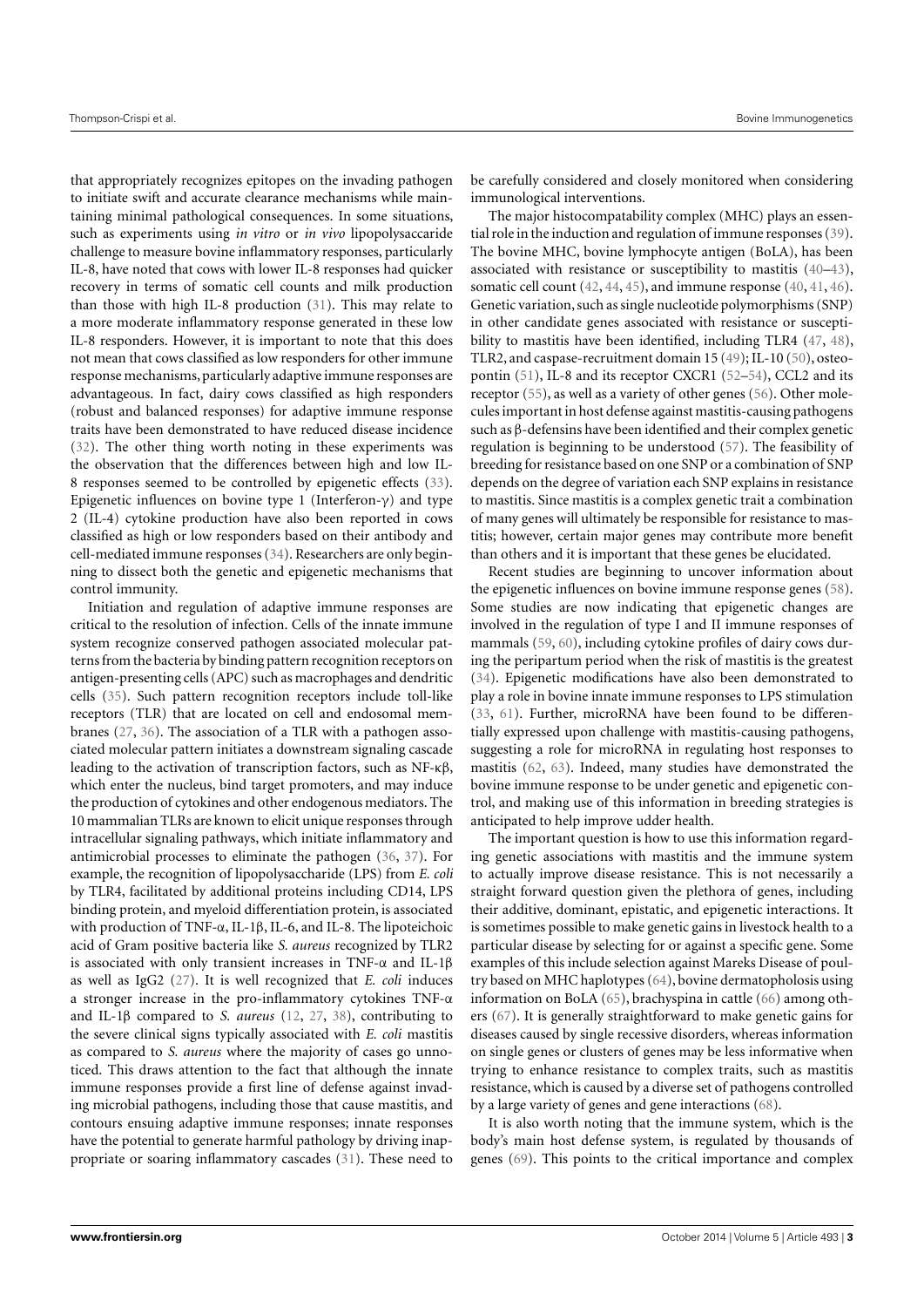nature of disease resistance as an overall fitness trait [\(70,](#page-7-19) [71\)](#page-7-20). In fact, recent information from a human systems biology data base on immunity known as the immunogenetic-related information source – IRIS provides evidence for 1,535 immune response genes as of April 20[1](#page-3-0)3<sup>1</sup>. This list of genes was curated by IRIS with the following strict definition of a bona fide immune response gene, "a complete gene that produces a functional transcript and demonstrates at least one of the following defense characteristics: (i) known or putative function in innate or adaptive immunity, (ii) participates in the development or maturation of immune system components, (iii) induced by immunomodulators, (iv) encodes a protein expressed primarily in immune tissues, (v) participates in an immune pathway that results in the expression of defense molecules, (vi) produces a protein that interacts directly with pathogens or their products"<sup>[2](#page-3-1)</sup>. When a broader definition of immune response genes are given that seeks to retrieve all genes that have some immune system or related functions, such as that provided by the Immunology Database and Analysis Portal (ImmPort), the list of genes is in the range of  $6000<sup>3</sup>$  $6000<sup>3</sup>$  $6000<sup>3</sup>$ . Although these databases are based on human genes the newest version of the innate immunity database, InnateDB, does incorporate a list of bovine genes, including pathway and molecular interac-tions<sup>[4](#page-3-3)</sup>. As pointed out by Karin Breuer and colleagues, as the experimental data from cattle research validates genetic interactions and immunological pathways this will allow for a deepened understanding of important bovine diseases, such as mastitis and tuberculosis [\(69\)](#page-7-18). At the moment, these immunological databases rely largely on orthological-based approach to predict pathways. As of September 2012, the InnateDB contained more than 70,000 bovine interactions based on orthology and pathway analysis could assign to more than 7000 bovine genes [\(69\)](#page-7-18). However, since the bovine immune system does contain some unique genetic features, such as a novel bovine type 1 interferon family known as IFNX, it will not always suffice to rely on orthogues from other species. Nonetheless, it is interesting to speculate about similar genetic pathways. For example, work in human beings has shown that following exposure to bacterial endotoxin a set of 3,714 unique genes were differentially expressed. These changes in genes of interest were confirmed in follow-up microarray experiments [\(72\)](#page-7-21). Similar transcriptional changes might be predicted in cattle exposed to endotoxin from *E. coli* following intramammary exposure [\(73\)](#page-7-22), as the complex plethora of genes involved in response to mastitis, such as that caused by *E. coli* is well known [\(74](#page-7-23)[–76\)](#page-7-24). The goal of this type of systems biology research is to provide a portrait of the entire "interactome between the innate and adaptive immune system, as well as its interconnection with other body systems in the hopes to enhance disease prevention and treatment strategies.

#### **GENETIC SELECTION FOR DISEASE RESISTANCE**

Current genetic selection approaches to improve mastitis resistance include both direct and indirect methods. With the exception of Nordic countries that have been selecting for disease resistance for over 35 years [\(77\)](#page-7-25), most countries breed for mastitis resistance indirectly through SCC [\(78\)](#page-7-26). More recently, France [\(79\)](#page-7-27) and Canada [\(80\)](#page-7-28) have launched routine national genetic and genomic evaluations for clinical mastitis. Problems associated with breeding directly for mastitis resistance include low heritability, the need for accurate health recording, and perhaps most importantly, the potential to skew the immune system causing individuals to be susceptible to other harmful pathogens. This skewing is thought to occur since antibody and cell-mediated immune responses are independent or slightly negatively correlated traits [\(81–](#page-7-29)[84\)](#page-7-30). This means that improvement for one of these traits does not translate into improvement of the other adaptive immune response trait. This concept will be discussed in more detail.

The heritability of mastitis resistance is low, with estimates ranging from about 0.02–0.10 [\(85,](#page-7-31) [86\)](#page-7-32). SCS is genetically correlated (0.7) with mastitis and has a higher heritability of about 0.17, which is why it is used as an alternative trait to breed for resistance to mastitis [\(87–](#page-7-33)[89\)](#page-7-34). Divergent selection experiments based on SCS in sheep and cattle have been performed with the goal of creating lines of animals with an ability to resist intramammary infection [\(90,](#page-8-0) [91\)](#page-8-1). Although these studies have shown a decrease in mastitis in the low SCS line, caution must be used in this approach to improve udder health. SCS tends to monitor subclinical cases [\(92\)](#page-8-2) and although decreasing bulk tank counts has been associated with a decline in subclinical mastitis; clinical mastitis continues to be a problem [\(93\)](#page-8-3). Further, since the cells that constitute the SCS are cells of the immune system, too low a SCS has been associated with an increased risk of clinical mastitis [\(94\)](#page-8-4). In Canada, the approach will be to equally weight clinical mastitis and SCS in the LPI starting in August 2014. Other immune response traits known to associate with resistance to various diseases, including mastitis, may be added subsequently, although sires with improved immune responses are already available through the Canadian breeding company, the Semex Alliance since December 2012 [\(32\)](#page-6-25).

In order to select directly for mastitis resistance, accurate disease records are essential. Many countries record disease on a voluntary basis, as is the current situation in the United States [\(86,](#page-7-32) [95\)](#page-8-5) and Canada [\(85,](#page-7-31) [96\)](#page-8-6). The use of voluntary producer records has brought into question the reliability of the estimates for disease resistance. By applying minimum lactation incidence rates to producer-recorded data to include only herds with regular recording, it has been found that although the heritability of disease resistance tends to be low (0.01–0.20) significant genetic variation exists to select for disease resistance [\(85,](#page-7-31) [95–](#page-8-5)[97\)](#page-8-7). Some research has demonstrated the use of genomics to improve the reliability of genetic estimates for disease resistance traits [\(86\)](#page-7-32).

Selection against clinical mastitis has the potential to leave cattle susceptible to infection with other mastitis pathogens, since bacteria require unique immune responses for host protection [\(2\)](#page-5-1), and mastitis pathogens have been demonstrated to change over time and geographically [\(7\)](#page-6-14). Further, mastitis-causing pathogens tend to be extracellular in nature, requiring robust antibody responses [\(98\)](#page-8-8). Since antibody- and cell-mediated immune responses tend to be negatively genetically correlated [\(83,](#page-7-35) [84\)](#page-7-30) selection for mastitis resistance may potentially leave individuals with diminished capability to respond to intracellular pathogens generally controlled

<span id="page-3-0"></span><sup>1</sup><http://www.innatedb.com/curatedGenes>

<span id="page-3-1"></span><sup>2</sup><http://www.innatedb.com/redirect.do?go=resourcesGeneLists>

<span id="page-3-2"></span><sup>3</sup><http://www.immport.org>

<span id="page-3-3"></span><sup>4</sup><http://www.innatedb.com>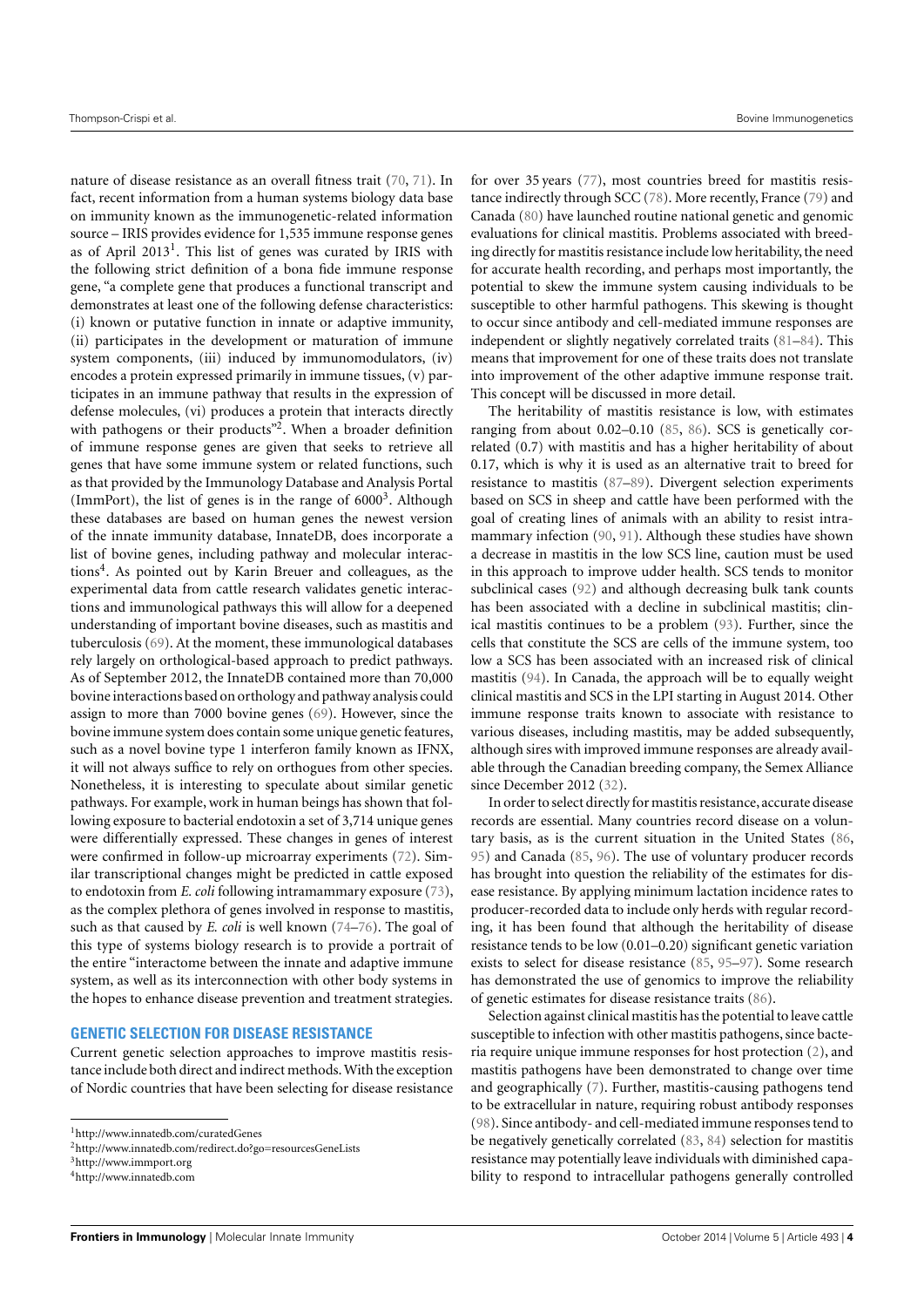by the cell-mediated immune response. Cell-mediated responses have been demonstrated to be critical in controlling *Mycobacterium avium* spp *tuberculosis*, the causative pathogen associated with Johne's disease in cattle [\(99\)](#page-8-9). Maintaining balanced immune responsiveness is an essential consideration in any breeding program to improve animal health. The other contributing factor is that different BoLA alleles have been shown to associate with antibody versus cell-mediated immune responses, as well as mastitis resistance [\(41\)](#page-6-38). However, these are not the same alleles that associate with resistance to other viral or parasitic pathogens [\(100,](#page-8-10) [101\)](#page-8-11). Therefore, caution must be exercised when selecting for resistance to one specific disease, particularly when it can be caused by multiple pathogens, as is the case with mastitis. Nonetheless, mastitis is such a costly disease that it is likely to be included in selection indices in conjunction with other health traits, such as SCS, until alternative approaches based on optimizing host defense mechanisms are more widely available. For example, in Canada an index for mastitis resistance was developed that includes both clinical mastitis and SCS traits and will be added to the Lifetime Profitability Index (LPI) in August 2014 [\(102,](#page-8-12) [103\)](#page-8-13).

A combination of approaches is likely necessary to decrease mastitis occurrence,such as breeding for broad-based disease resistance based on immune response traits. Breeding for enhanced immune responsiveness is a solution to provide cows with an overall superior ability to respond to a variety of pathogen types requiring unique responses to provide broad-based disease resistance. Individuals with greater and optimally balanced antibody and cell-mediated immune responses breeding values are referred to as high immune responders (HIR) (**[Figure 1](#page-4-0)**) and the method for identifying such individuals is referred to as the HIR technology [\(32,](#page-6-25) [104\)](#page-8-14).

The HIR technology has been used to identify the ability of cows, calves, and bulls to mount antibody and cell-mediated adaptive immune responses [\(106,](#page-8-15) [107\)](#page-8-16). These adaptive immune response traits are heritable, on average 0.25–0.35 [\(83,](#page-7-35) [84\)](#page-7-30), considerably higher than estimates for specific clinical or subclinical disease resistance (**[Table 1](#page-4-1)**). The heritability of immune response is similar to what has been found for milk production traits, indicating it would be possible to make significant genetic gain depending on how heavily health is weighted within the selection index. Cows with superior adaptive immune responses have been demonstrated to have substantially lower occurrence of diseases, including mastitis, metritis, displaced abomasums, retained fetal membranes [\(108\)](#page-8-17) and are less likely to be seropositive for *Mycobacterium avium* spp *paratuberculosis* [\(109\)](#page-8-18). It would, therefore, be feasible and desirable to breed dairy cows for enhanced immune responses to decrease the occurrence of diseases like mastitis [\(100,](#page-8-10) [110\)](#page-8-19). Previously, this approach was shown to improve disease resistance of pigs [\(105\)](#page-8-20). It should also be noted that producing robust adaptive immune responses requires appropriate priming via particular innate host defense pathways, such as TLR signaling [\(37\)](#page-6-30). Priming the immune system with LPS in the udder has been shown to reduce bacterial load in experimentally induced mastitis via the TLR signaling [\(111,](#page-8-21) [112\)](#page-8-22).

High immune responding cows have also been found to have an increased response to commercial *E. coli J5* mastitis vaccination [\(117\)](#page-8-23), as well as improved colostrum quality as measured by



<span id="page-4-0"></span>host immune response phenotype is ultimately determined by the interaction of the immune response genotype with the environment. The expression of the immune response genotype is also regulated by epigenetic effects. The innate immune response is relatively fast acting and non-specific, but is critical to signal appropriate adaptive cell-mediated and antibody-mediated immune responses. Dairy cattle with enhanced and balanced cell and antibody-mediated immune responses are known as high immune responders.

#### <span id="page-4-1"></span>**Table 1 | Heritability estimates of immune response, mastitis resistance, and milk production and in Holstein dairy cattle**.

| Trait                                | <b>Heritability</b> | Reference                                                                                               |
|--------------------------------------|---------------------|---------------------------------------------------------------------------------------------------------|
| Antibody-mediated<br>immune response | $0.16 - 0.42$       | Heriazon et al. (84),<br>Thompson-Crispi et al. (83)                                                    |
| Cell-mediated<br>immune response     | $0.19 - 0.43$       | Heriazon et al. (84),<br>Thompson-Crispi et al. (83)                                                    |
| Generalized immunity                 | 0.21                | Abdel-Azim et al. (113)                                                                                 |
| <b>Mastitis</b>                      | $0.02 - 0.10$       | Bloemhof et al. (87), Koeck et al.<br>(85, 114), Parker Gaddis et al.<br>(86), Pritchard et al. (115)   |
| Somatic cell score                   | $0.11 - 0.17$       | Bloemhof et al. (87), Jamrozik<br>and Schaeffer (88), Koeck et al.<br>(85, 114), Pritchard et al. (115) |
| Milk yield (305 days)                | $0.14 - 0.30$       | McCarthy and Veerkamp (116),<br>Pritchard et al. (115)                                                  |

specific antibody [\(117\)](#page-8-23), total immunoglobulin, lactoferrin, and βlactoglobulin [\(118\)](#page-8-28). Differences in leukocyte populations between high and low immune responders have also been described, such that cows with superior antibody responses have a higher proportion of B cells in peripheral blood in response to immunization, whereas cows with high cell-mediated responses have a higher baseline proportion of gamma delta (γδ) T cells [\(119\)](#page-8-29). These differences in the diverse phenotypes identified using the HIR technology suggest potential mechanisms that contribute to decreased disease occurrence among high immune responding individuals.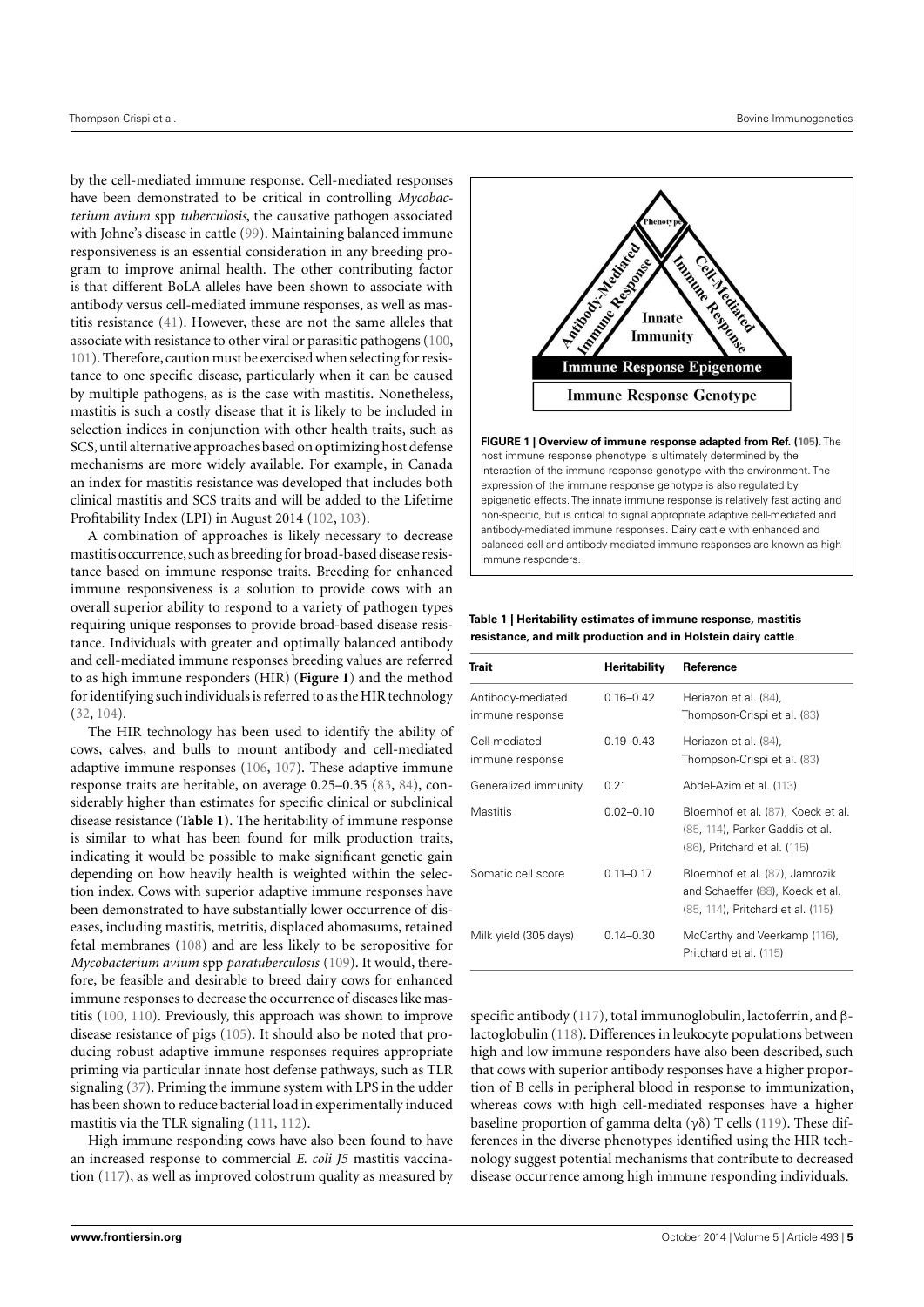Multiple studies over many years have found beneficial associations between antibody responses and a lower occurrence of mastitis. A study that evaluated antibody-mediated immune responses to a specified test antigen found cows with superior antibody responses had lower occurrence of mastitis in two out of three herds tested [\(117\)](#page-8-23). Subsequently, cows with greater antibody responses in a commercial herd in Florida were found to be 1.6–2.5 times less likely to get clinical mastitis compared to other cows in the herd [\(108,](#page-8-17) [120\)](#page-8-30). Most recently, a nation-wide study in Canada evaluating the incidence rate of clinical mastitis over a 2-year study period found cows with superior antibody responses to have an incidence rate of 17.1 cases of clinical mastitis/100 cow years compared to average and low responding cows with 27.9 and 30.7 cases, respectively. The low responding cows were also found to have more severe mastitis compared to cows with better immune responses [\(98\)](#page-8-8). Antibody-mediated immune responses have also been beneficially genetically correlated with some reproductive traits as well as longevity, suggesting that cows with better immune responsiveness and therefore, less disease remain in the herd longer [\(83\)](#page-7-35).

Conversely, cows with greater cell-mediated immune responses have been found to be less likely to be seropositive for *Mycobacteria avium paratuberculosis* [\(109\)](#page-8-18). Cell-mediated immune responses are also critical to provide protection against *S. aureus* small colony variants that can cause mastitis and have the ability to survive within host cells [\(6,](#page-6-0) [21\)](#page-6-13). Antibody and cell-mediated immune responses have been found to be negatively genetically correlated [\(83,](#page-7-35) [84\)](#page-7-30). Consequently, in order to ensure protection to a broad range of pathogens it is essential to identify and select individuals with the capacity to generate both effective antibody and cell-mediated immune responses [\(32\)](#page-6-25).

The Semex Alliance utilizes the HIR Technology to identify dairy sires with superior immune responsiveness, termed *Immu* $nity^{+TM}$ . Daughters of *Immunity*<sup>+™</sup> sires have been found to have lower disease occurrence and higher profitability compared to daughters of sires with either an unknown or an average or low immune response type. Specifically, daughters of *Immunity*+™ sires in a large herd in the US had a 44% reduction in mastitis, 25% less calf pneumonia, and an 8.5% reduction in all diseases in first lactation heifers [\(32\)](#page-6-25). These results highlight the benefit and potential to improve disease resistance, in particular mastitis resistance, by improving overall immune responsiveness.

Genomic selection has allowed for the opportunity to include new phenotypes in breeding objectives, particularly those that may be relatively expensive to measure [\(121\)](#page-8-31). Genomic selection refers to breeding decisions based on genomic estimated breeding values (GEBV), which are calculated using the joint effects of SNP markers across the entire genome [\(122–](#page-8-32)[124\)](#page-8-33). Using a large reference population with accurate phenotype information, the SNP or haplotype effects for a given trait are estimated. In subsequent generations, only information on the SNP or haplotypes are required to calculate the GEBV [\(123\)](#page-8-34). Genomic selection has provided many substantial benefits to the dairy industry. Perhaps the most highlighted benefit is in the significant increase in the rate of genetic gain by decreasing generation interval, increasing, and selection intensity the accuracy of estimates [\(122\)](#page-8-32).

The sequencing of the bovine genome and release of SNP arrays used for genomic selection has led to increases in the genome-wide association studies (GWAS). Many GWAS have been performed, which has lead to the identification of quantitative trait loci or SNP profiles associated with resistance or susceptibility to mastitis [\(125\)](#page-8-35), or SCC as an indicator of mastitis [\(126–](#page-8-36)[128\)](#page-8-37). Using the approach, many genes involved in immune response have been found, including cytokines IL-4 and IL-13 as well as IL-17 [\(129\)](#page-9-0). Recently, a series of GWAS have been performed for general immune responsiveness in dairy cattle and results have been validated in dairy sires [\(46\)](#page-6-39). Results of this work have identified many genes associated with immune responses including the bovine MHC, the complement systems as well as cytokines including IL-17 and TNF in the genetic regulation of bovine immune system. Results of these GWAS on mastitis resistance and immune response suggest that it is possible to calculate GEBV for mastitis or immune response traits increasing the accuracy of estimates for genetic selection. The next critical steps are to create large reference populations with genotypes and accurate phenotypes for disease and immune response traits in order to improve dairy cattle health.

#### **CONCLUSION**

The ideal solutions to improve resistance to mastitis are likely to be those that focus on a large number of genes, by using information from GWAS, or selection based on breeding values of immune responses, which take into account complex genetic interactions between the innate and adaptive host defense mechanisms without the necessity of knowing all about each individual gene. Using selection indices also offers the advantage of being able to easily adjust the weights given to the various traits within the index as the selection proceeds. These two approaches may be best suited to help alleviate mastitis, at least until we gain more knowledge about genetic and epigenetic regulation of host defense mechanisms.

#### **ACKNOWLEDGMENTS**

The authors gratefully acknowledge the agencies that have provided research grants to Bonnie A. Mallard including the Semex Alliance, the Natural Sciences and Engineering Research Council (NSERC), the DairyGen Council of the Canadian Dairy Network (CDN), and the Ontario Ministry of Agriculture, Foods and Rural Affairs (OMAFRA).

#### **REFERENCES**

- <span id="page-5-0"></span>1. De Vliegher S, Fox LK, Piepers S, McDougall S, Barkema HW. Invited review: mastitis in dairy heifers: nature of the disease, potential impact, prevention, and control. *J Dairy Sci* (2012) **95**:1025–40. doi[:10.3168/jds.2010-](http://dx.doi.org/10.3168/jds.2010-4074) [4074](http://dx.doi.org/10.3168/jds.2010-4074)
- <span id="page-5-1"></span>2. Schukken YH, Gunther J, Fitzpatrick J, Fontaine MC, Goetze L, Holst O, et al. Host-response patterns of intramammary infections in dairy cows. *Vet Immunol Immunopathol* (2011) **144**:270–89. doi[:10.1016/j.vetimm.2011.](http://dx.doi.org/10.1016/j.vetimm.2011.08.022) [08.022](http://dx.doi.org/10.1016/j.vetimm.2011.08.022)
- <span id="page-5-2"></span>3. Aitken SL, Corl CM, Sordillo LM. Immunopathology of mastitis: insights into disease recognition and resolution. *J Mammary Gland Biol Neoplasia* (2011) **16**:291–304. doi[:10.1007/s10911-011-9230-4](http://dx.doi.org/10.1007/s10911-011-9230-4)
- <span id="page-5-3"></span>4. Sordillo LM, Shafer-Weaver K, DeRosa D. Immunobiology of the mammary gland. *J Dairy Sci* (1997) **80**:1851–65. doi[:10.3168/jds.S0022-0302\(97\)76121-6](http://dx.doi.org/10.3168/jds.S0022-0302(97)76121-6)
- <span id="page-5-4"></span>5. Zadoks R. Understanding the sources, transmission routes and prognoses for mastitis pathogens. *WCDS Adv Dairy Technol* (2014) **26**:91–100.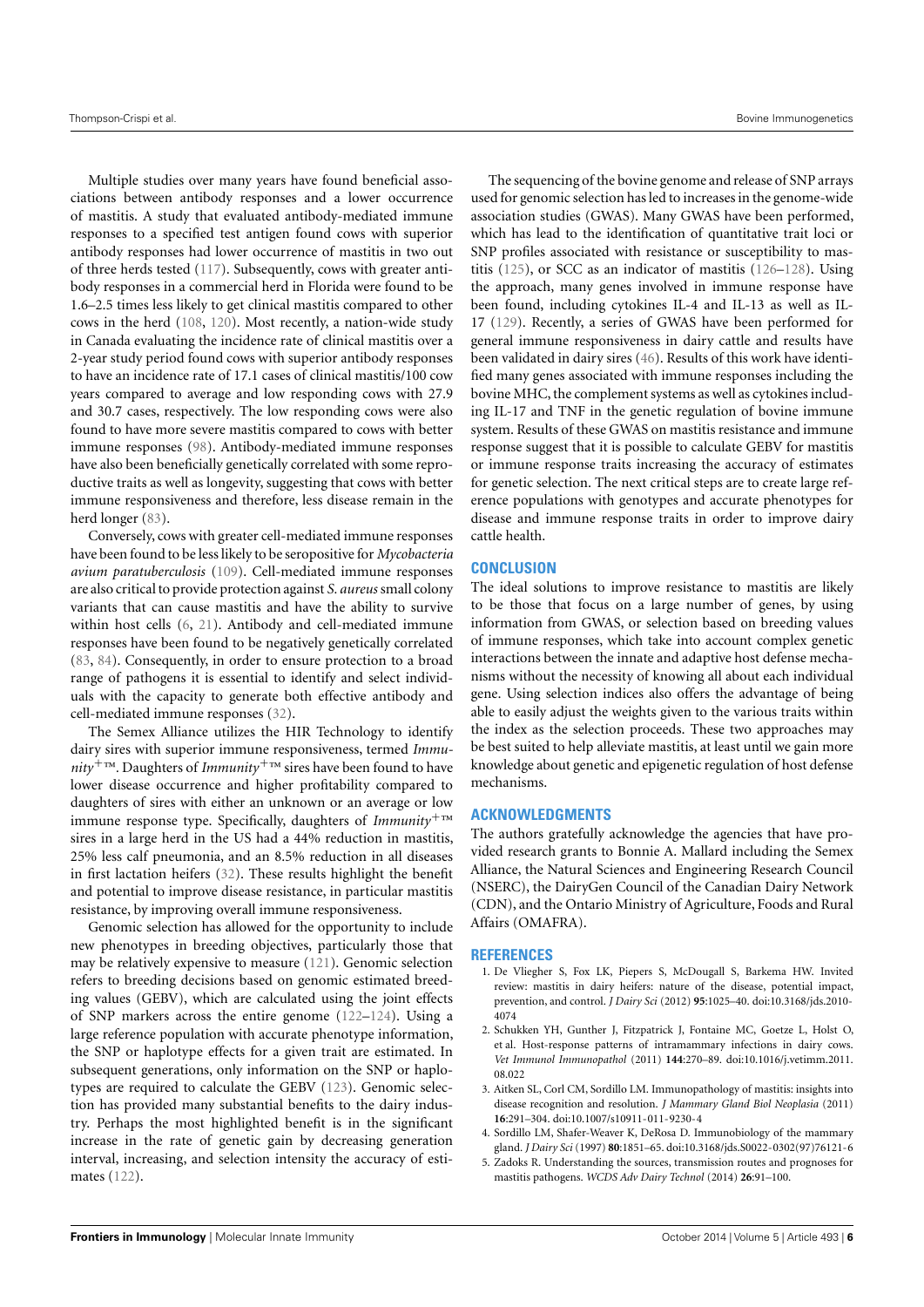- <span id="page-6-0"></span>6. Atalla H, Wilkie B, Gyles C, Leslie K, Mutharia L, Mallard B. Antibody and cellmediated immune responses to *Staphylococcus aureus* small colony variants and their parental strains associated with bovine mastitis. *Dev Comp Immunol* (2010) **34**:1283–90. doi[:10.1016/j.dci.2010.07.005](http://dx.doi.org/10.1016/j.dci.2010.07.005)
- <span id="page-6-14"></span>7. Bradley A. Bovine mastitis: an evolving disease. *Vet J* (2002) **164**:116–28. doi[:10.1053/tvjl.2002.0724](http://dx.doi.org/10.1053/tvjl.2002.0724)
- <span id="page-6-1"></span>8. Contreras GA, Rodriguez JM. Mastitis: comparative etiology and epidemiology. *J Mammary Gland Biol Neoplasia* (2011) **16**:339–56. doi[:10.1007/s10911-](http://dx.doi.org/10.1007/s10911-011-9234-0) [011-9234-0](http://dx.doi.org/10.1007/s10911-011-9234-0)
- <span id="page-6-2"></span>9. Kehrli ME Jr, Shuster DE. Factors affecting milk somatic cells and their role in health of the bovine mammary gland. *J Dairy Sci* (1994) **77**:619–27. doi[:10.3168/jds.S0022-0302\(94\)76992-7](http://dx.doi.org/10.3168/jds.S0022-0302(94)76992-7)
- <span id="page-6-3"></span>10. Steeneveld W, Hogeveen H, Barkema HW, van den BJ, Huirne RB. The influence of cow factors on the incidence of clinical mastitis in dairy cows. *J Dairy Sci* (2008) **91**:1391–402. doi[:10.3168/jds.2007-0705](http://dx.doi.org/10.3168/jds.2007-0705)
- <span id="page-6-4"></span>11. Bannerman DD. Pathogen-dependent induction of cytokines and other soluble inflammatory mediators during intramammary infection of dairy cows. *J Anim Sci* (2009) **87**:10–25. doi[:10.2527/jas.2008-1187](http://dx.doi.org/10.2527/jas.2008-1187)
- <span id="page-6-5"></span>12. Wellnitz O, Arnold ET, Bruckmaier RM. Lipopolysaccharide and lipoteichoic acid induce different immune responses in the bovine mammary gland. *J Dairy Sci* (2011) **94**:5405–12. doi[:10.3168/jds.2010-3931](http://dx.doi.org/10.3168/jds.2010-3931)
- <span id="page-6-6"></span>13. Ballou MA. Inflammation: role in the etiology and pathophysiology of clinical mastitis in dairy cows. *J Anim Sci* (2011) **90**:1466–78. doi[:10.2527/jas.2011-](http://dx.doi.org/10.2527/jas.2011-4663) [4663](http://dx.doi.org/10.2527/jas.2011-4663)
- <span id="page-6-7"></span>14. Zhao X, Lacasse P. Mammary tissue damage during bovine mastitis: causes and control. *J Anim Sci* (2008) **86**:57–65. doi[:10.2527/jas.2007-0302](http://dx.doi.org/10.2527/jas.2007-0302)
- <span id="page-6-8"></span>15. Borghesi L, Milcarek C. Innate versus adaptive immunity: a paradigm past its prime? *Cancer Res* (2007) **67**:3989–93. doi[:10.1158/0008-5472.CAN-07-](http://dx.doi.org/10.1158/0008-5472.CAN-07-0182) [0182](http://dx.doi.org/10.1158/0008-5472.CAN-07-0182)
- <span id="page-6-9"></span>16. Sordillo LM, Streicher KL. Mammary gland immunity and mastitis susceptibility. *J Mammary Gland Biol Neoplasia* (2002) **7**:135–46. doi[:10.1023/A:](http://dx.doi.org/10.1023/A:1020347818725) [1020347818725](http://dx.doi.org/10.1023/A:1020347818725)
- 17. Rainard P, Riollet C. Innate immunity of the bovine mammary gland. *Vet Res* (2006) **37**:369–400. doi[:10.1051/vetres:2006007](http://dx.doi.org/10.1051/vetres:2006007)
- <span id="page-6-10"></span>18. Wellnitz O, Bruckmaier RM. The innate immune response of the bovine mammary gland to bacterial infection. *Vet J* (2012) **192**:148–52. doi[:10.1016/j.tvjl.](http://dx.doi.org/10.1016/j.tvjl.2011.09.013) [2011.09.013](http://dx.doi.org/10.1016/j.tvjl.2011.09.013)
- <span id="page-6-11"></span>19. Iwasaki A, Medzhitov R. Regulation of adaptive immunity by the innate immune system. *Science* (2010) **327**:291–5. doi[:10.1126/science.1183021](http://dx.doi.org/10.1126/science.1183021)
- <span id="page-6-12"></span>20. Hermann C. Review: variability of host–pathogen interaction. *J Endotoxin Res* (2007) **13**:199–217. doi[:10.1177/0968051907082605](http://dx.doi.org/10.1177/0968051907082605)
- <span id="page-6-13"></span>21. Atalla H, Gyles C, Mallard B. Persistence of a *Staphylococcus aureus* small colony variants (*S. aureus* SCV) within bovine mammary epithelial cells.*Vet Microbiol* (2010) **143**:319–28. doi[:10.1016/j.vetmic.2009.11.030](http://dx.doi.org/10.1016/j.vetmic.2009.11.030)
- <span id="page-6-15"></span>22. Bishop S, Woolliams JA. Genomics and disease resistance studies in livestock. *Livestock Sci* (2014) **166**:190–8. doi[:10.1016/j.livsci.2014.04.034](http://dx.doi.org/10.1016/j.livsci.2014.04.034)
- <span id="page-6-16"></span>23. Walsh C, Fanning S. Antimicrobial resistance in foodborne pathogens – a cause for concern? *Curr Drug Targets* (2008) **9**:808–15. doi[:10.2174/](http://dx.doi.org/10.2174/138945008785747761) [138945008785747761](http://dx.doi.org/10.2174/138945008785747761)
- <span id="page-6-17"></span>24. Oliver SP, Murinda SE, Jayarao BM. Impact of antibiotic use in adult dairy cows on antimicrobial resistance of veterinary and human pathogens: a comprehensive review. *Foodborne Pathog Dis* (2011) **8**:337–55. doi[:10.1089/fpd.2010.0730](http://dx.doi.org/10.1089/fpd.2010.0730)
- <span id="page-6-18"></span>25. Fitzpatrick CE, Chapinal N, Petersson-Wolfe CS, Devries TJ, Kelton DF, Duffield TF, et al. The effect of meloxicam on pain sensitivity, rumination time, and clinical signs in dairy cows with endotoxin-induced clinical mastitis. *J Dairy Sci* (2013) **96**:2847–56. doi[:10.3168/jds.2012-5855](http://dx.doi.org/10.3168/jds.2012-5855)
- <span id="page-6-19"></span>26. Bharathan M, Mullarky IK. Targeting mucosal immunity in the battle to develop a mastitis vaccine. *J Mammary Gland Biol Neoplasia* (2011) **16**:409–19. doi[:10.1007/s10911-011-9233-1](http://dx.doi.org/10.1007/s10911-011-9233-1)
- <span id="page-6-20"></span>27. Oviedo-Boyso J, Valdez-Alarcon JJ, Cajero-Juarez M, Ochoa-Zarzosa A, Lopez-Meza JE, Bravo-Patino A, et al. Innate immune response of bovine mammary gland to pathogenic bacteria responsible for mastitis. *J Infect* (2007) **54**:399–409. doi[:10.1016/j.jinf.2006.06.010](http://dx.doi.org/10.1016/j.jinf.2006.06.010)
- <span id="page-6-21"></span>28. Strandberg Y, Gray C, Vuocolo T, Donaldson L, Broadway M, Tellam R. Lipopolysaccharide and lipoteichoic acid induce different innate immune responses in bovine mammary epithelial cells. *Cytokine* (2005) **31**:72–86. doi[:10.1016/j.cyto.2005.02.010](http://dx.doi.org/10.1016/j.cyto.2005.02.010)
- <span id="page-6-22"></span>29. Brenaut P, Lefevre L, Rau A, Laloe D, Pisoni G, Moroni P, et al. Contribution of mammary epithelial cells to the immune response during early

stages of a bacterial infection to *Staphylococcus aureus*. *Vet Res* (2014) **45**:16. doi[:10.1186/1297-9716-45-16](http://dx.doi.org/10.1186/1297-9716-45-16)

- <span id="page-6-23"></span>30. Schwarz D, Rivas AL, Konig S, Diesterbeck US, Schlez K, Zschock M, et al. CD2/CD21 index: a new marker to evaluate udder health in dairy cows. *J Dairy Sci* (2013) **96**:5106–19. doi[:10.3168/jds.2013-6804](http://dx.doi.org/10.3168/jds.2013-6804)
- <span id="page-6-24"></span>31. Kandasamy S, Green BB, Benjamin AL, Kerr DE. Between-cow variation in dermal fibroblast response to lipopolysaccharide reflected in resolution of inflammation during *Escherichia coli* mastitis. *J Dairy Sci* (2011) **94**:5963–75. doi[:10.3168/jds.2011-4288](http://dx.doi.org/10.3168/jds.2011-4288)
- <span id="page-6-25"></span>32. Mallard BA, Cartwright S, Emam M, Fleming K, Gallo N, Hodgins DC, et al. Genetic selection of cattle for improved immunity and health. *WCDS Adv Dairy Technol* (2014) **26**:247–57.
- <span id="page-6-26"></span>33. Green BB, Kerr DE. Epigenetic contribution to individual variation in response to lipopolysaccharide in bovine dermal fibroblasts.*Vet Immunol Immunopathol* (2014) **157**:49–58. doi[:10.1016/j.vetimm.2013.10.015](http://dx.doi.org/10.1016/j.vetimm.2013.10.015)
- <span id="page-6-27"></span>34. Paibomesai M, Hussey B, Nino-Soto M, Mallard BA. Effects of parturition and dexamethasone on DNA methylation patterns of IFN-gamma and IL-4 promoters in CD4<sup>+</sup> T-lymphocytes of Holstein dairy cows. *Can J Vet Res* (2013) **77**:54–62.
- <span id="page-6-28"></span>35. Werling D, Piercy J, Coffey TJ. Expression of TOLL-like receptors (TLR) by bovine antigen-presenting cells-potential role in pathogen discrimination? *Vet Immunol Immunopathol* (2006) **112**:2–11. doi[:10.1016/j.vetimm.2006.03.007](http://dx.doi.org/10.1016/j.vetimm.2006.03.007)
- <span id="page-6-29"></span>36. Akira S. Mammalian toll-like receptors. *Curr Opin Immunol* (2003) **15**:5–11. doi[:10.1016/S0952-7915\(03\)00005-0](http://dx.doi.org/10.1016/S0952-7915(03)00005-0)
- <span id="page-6-30"></span>37. Reuven EM, Fink A, Shai Y. Regulation of innate immune responses by transmembrane interactions: lessons from the TLR family. *Biochim Biophys Acta* (2014) **1838**:1586–93. doi[:10.1016/j.bbamem.2014.01.020](http://dx.doi.org/10.1016/j.bbamem.2014.01.020)
- <span id="page-6-31"></span>38. Petzl W, Zerbe H, Gunther J,Yang W, Seyfert HM, Nurnberg G, et al. *Escherichia coli*, but not *Staphylococcus aureus* triggers an early increased expression of factors contributing to the innate immune defense in the udder of the cow. *Vet Res* (2008) **39**:18. doi[:10.1051/vetres:2007057](http://dx.doi.org/10.1051/vetres:2007057)
- <span id="page-6-32"></span>39. Ellis SA, Codner G. The impact of MHC diversity on cattle T cell responses.*Vet Immunol Immunopathol* (2012) **148**:74–7. doi[:10.1016/j.vetimm.2011.03.009](http://dx.doi.org/10.1016/j.vetimm.2011.03.009)
- <span id="page-6-33"></span>40. Mallard BA, Leslie KE, Dekkers JC, Hedge R, Bauman M, Stear MJ. Differences in bovine lymphocyte antigen associations between immune responsiveness and risk of disease following intramammary infection with *Staphylococcus aureus*. *J Dairy Sci* (1995) **78**:1937–44. doi[:10.3168/jds.S0022-](http://dx.doi.org/10.3168/jds.S0022-0302(95)76819-9) [0302\(95\)76819-9](http://dx.doi.org/10.3168/jds.S0022-0302(95)76819-9)
- <span id="page-6-38"></span>41. Rupp R, Hernandez A, Mallard BA. Association of bovine leukocyte antigen (BoLA) DRB3.2 with immune response, mastitis, and production and type traits in Canadian Holsteins. *J Dairy Sci* (2007) **90**:1029–38. doi[:10.3168/jds.](http://dx.doi.org/10.3168/jds.S0022-0302(07)71589-8) [S0022-0302\(07\)71589-8](http://dx.doi.org/10.3168/jds.S0022-0302(07)71589-8)
- <span id="page-6-35"></span>42. Sharif S, Mallard BA, Wilkie BN, Sargeant JM, Scott HM, Dekkers JC, et al. Associations of the bovine major histocompatibility complex DRB3 (BoLA-DRB3) alleles with occurrence of disease and milk somatic cell score in Canadian dairy cattle. *Anim Genet* (1998) **29**:185–93. doi[:10.1111/j.1365-2052.1998.00318.x](http://dx.doi.org/10.1111/j.1365-2052.1998.00318.x)
- <span id="page-6-34"></span>43. Yoshida T, Furuta H, Kondo Y, Mukoyama H. Association of BoLA-DRB3 alleles with mastitis resistance and susceptibility in Japanese Holstein cows. *Anim Sci J* (2012) **83**:359–66. doi[:10.1111/j.1740-0929.2011.00972.x](http://dx.doi.org/10.1111/j.1740-0929.2011.00972.x)
- <span id="page-6-36"></span>44. Chu MX, Ye SC, Qiao L, Wang JX, Feng T, Huang DW, et al. Polymorphism of exon 2 of BoLA-DRB3 gene and its relationship with somatic cell score in Beijing Holstein cows. *Mol Biol Rep* (2012) **39**:2909–14. doi[:10.1007/s11033-](http://dx.doi.org/10.1007/s11033-011-1052-3) [011-1052-3](http://dx.doi.org/10.1007/s11033-011-1052-3)
- <span id="page-6-37"></span>45. Pashmi M, Qanbari S, Ghorashi SA, Sharifi AR, Simianer H. Analysis of relationship between bovine lymphocyte antigen DRB3.2 alleles, somatic cell count and milk traits in Iranian Holstein population. *J Anim Breed Genet* (2009) **126**:296–303. doi[:10.1111/j.1439-0388.2008.00783.x](http://dx.doi.org/10.1111/j.1439-0388.2008.00783.x)
- <span id="page-6-39"></span>46. Thompson-Crispi KA, Sargolzaei M, Ventura R, Abo-Ismail M, Miglior F, Schenkel F, et al. A genome-wide association study for immune response traits in Canadian Holstein cattle. *BMC Genomics* (2014) **15**:559. doi[:10.1186/1471-](http://dx.doi.org/10.1186/1471-2164-15-559) [2164-15-559](http://dx.doi.org/10.1186/1471-2164-15-559)
- <span id="page-6-40"></span>47. de Mesquita AQ, CS ER, de Mesquita AJ, Jardim EA, Kipnis AP. Association of TLR4 polymorphisms with subclinical mastitis in Brazilian holsteins. *Braz J Microbiol* (2012) **43**:692–7. doi[:10.1590/S1517-83822012000200034](http://dx.doi.org/10.1590/S1517-83822012000200034)
- <span id="page-6-41"></span>48. Sharma BS, Mount J, Karrow NA. Functional characterization of a single nucleotide polymorphism in the 5' UTR region of the bovine toll-like receptor 4 gene. *Dev Biol (Basel)* (2008) **132**:331–6. doi[:10.1159/000317179](http://dx.doi.org/10.1159/000317179)
- <span id="page-6-42"></span>49. Pant SD, Schenkel FS, Leyva-Baca I, Sharma BS, Karrow NA. Identification of polymorphisms in bovine TLR2 and CARD15, associations between CARD15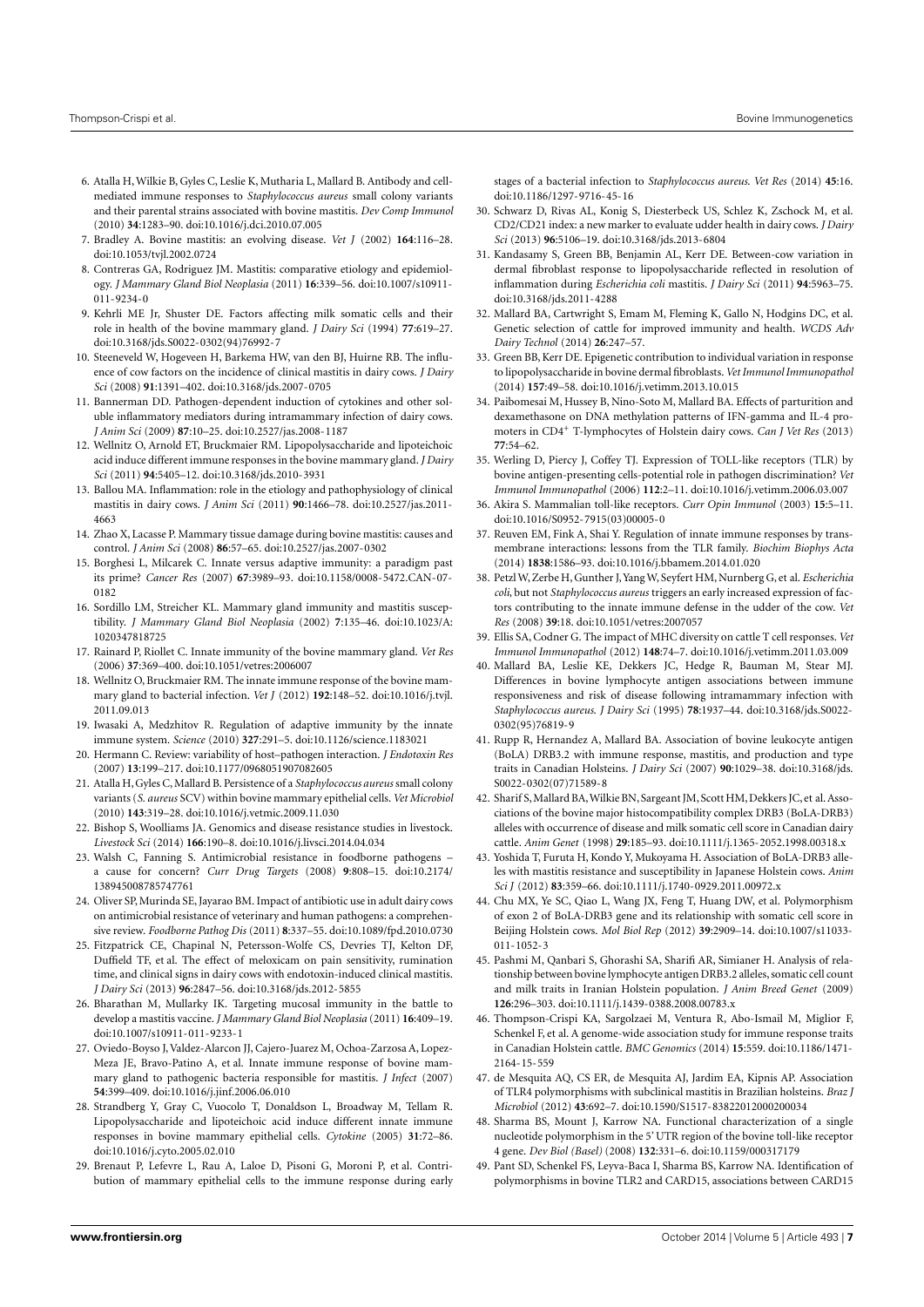polymorphisms and milk somatic cell score in Canadian Holsteins, and functional relevance of SNP c.3020A>T. *Dev Biol (Basel)* (2008) **132**:247–53. doi[:10.1159/000317167](http://dx.doi.org/10.1159/000317167)

- <span id="page-7-0"></span>50. Verschoor CP, Pant SD, Schenkel FS, Sharma BS, Karrow NA. SNPs in the bovine IL-10 receptor are associated with somatic cell score in Canadian dairy bulls. *Mamm Genome* (2009) **20**:447–54. doi[:10.1007/s00335-009-9198-1](http://dx.doi.org/10.1007/s00335-009-9198-1)
- <span id="page-7-1"></span>51. Alain K, Karrow NA, Thibault C, St-Pierre J, Lessard M, Bissonnette N. Osteopontin: an early innate immune marker of *Escherichia coli* mastitis harbors genetic polymorphisms with possible links with resistance to mastitis. *BMC Genomics* (2009) **10**:444. doi[:10.1186/1471-2164-10-444](http://dx.doi.org/10.1186/1471-2164-10-444)
- <span id="page-7-2"></span>52. Galvao KN, Pighetti GM, Cheong SH, Nydam DV, Gilbert RO. Association between interleukin-8 receptor-alpha (CXCR1) polymorphism and disease incidence, production, reproduction, and survival in Holstein cows. *J Dairy Sci* (2011) **94**:2083–91. doi[:10.3168/jds.2010-3636](http://dx.doi.org/10.3168/jds.2010-3636)
- 53. Leyva-Baca I, Schenkel F, Martin J, Karrow NA. Polymorphisms in the 5' upstream region of the CXCR1 chemokine receptor gene, and their association with somatic cell score in Holstein cattle in Canada. *J Dairy Sci* (2008) **91**:407–17. doi[:10.3168/jds.2007-0142](http://dx.doi.org/10.3168/jds.2007-0142)
- <span id="page-7-3"></span>54. Verbeke J, Piepers S, Peelman L, Van PM, De VS. Pathogen-group specific association between CXCR1 polymorphisms and subclinical mastitis in dairy heifers. *J Dairy Res* (2012) **79**:341–51. doi[:10.1017/S0022029912000349](http://dx.doi.org/10.1017/S0022029912000349)
- <span id="page-7-4"></span>55. Leyva-Baca I, Schenkel F, Sharma BS, Jansen GB, Karrow NA. Identification of single nucleotide polymorphisms in the bovine CCL2, IL8, CCR2 and IL8RA genes and their association with health and production in Canadian Holsteins. *Anim Genet* (2007) **38**:198–202. doi[:10.1111/j.1365-2052.2007.01588.x](http://dx.doi.org/10.1111/j.1365-2052.2007.01588.x)
- <span id="page-7-5"></span>56. Pighetti GM, Elliott AA. Gene polymorphisms: the keys for marker assisted selection and unraveling core regulatory pathways for mastitis resistance. *J Mammary Gland Biol Neoplasia* (2011) **16**:421–32. doi[:10.1007/s10911-011-](http://dx.doi.org/10.1007/s10911-011-9238-9) [9238-9](http://dx.doi.org/10.1007/s10911-011-9238-9)
- <span id="page-7-6"></span>57. Meade KG, Cormican P, Narciandi F, Lloyd A, O'Farrelly C. Bovine betadefensin gene family: opportunities to improve animal health? *Physiol Genomics* (2014) **46**:17–28. doi[:10.1152/physiolgenomics.00085.2013](http://dx.doi.org/10.1152/physiolgenomics.00085.2013)
- <span id="page-7-7"></span>58. Karrow NA, Sharma BS, Fisher RE, Mallard BA. Epigenetics and animal health. *Comprehensive Biotechonology*. 2nd ed. Waltham, MA: Elsevier B.V (2011). p. 381–94. doi[:10.1016/B978-0-08-088504-9.00289-0](http://dx.doi.org/10.1016/B978-0-08-088504-9.00289-0)
- <span id="page-7-8"></span>59. Wilson CB, Rowell E, Sekimata M. Epigenetic control of T-helper-cell differentiation. *Nat Rev Immunol* (2009) **9**:91–105. doi[:10.1038/nri2487](http://dx.doi.org/10.1038/nri2487)
- <span id="page-7-9"></span>60. Zhu J, Yamane H, Paul WE. Differentiation of effector CD4 T cell populations (\*). *Annu Rev Immunol* (2010) **28**:445–89. doi[:10.1146/annurev-immunol-](http://dx.doi.org/10.1146/annurev-immunol-030409-101212)[030409-101212](http://dx.doi.org/10.1146/annurev-immunol-030409-101212)
- <span id="page-7-10"></span>61. Doherty R, O'Farrelly C, Meade KG. Epigenetic regulation of the innate immune response to LPS in bovine peripheral blood mononuclear cells (PBMC). *Vet Immunol Immunopathol* (2013) **154**:102–10. doi[:10.1016/j.](http://dx.doi.org/10.1016/j.vetimm.2013.05.004) [vetimm.2013.05.004](http://dx.doi.org/10.1016/j.vetimm.2013.05.004)
- <span id="page-7-11"></span>62. Jin W, Ibeagha-Awemu EM, Liang G, Beaudoin F, Zhao X, Guan LL. Transcriptome microRNA profiling of bovine mammary epithelial cells challenged with *Escherichia coli* or *Staphylococcus aureus* bacteria reveals pathogen directed microRNA expression profiles. *BMC Genomics* (2014) **15**:181. doi[:10.1186/](http://dx.doi.org/10.1186/1471-2164-15-181) [1471-2164-15-181](http://dx.doi.org/10.1186/1471-2164-15-181)
- <span id="page-7-12"></span>63. Lawless N, Foroushani AB, McCabe MS, O'Farrelly C, Lynn DJ. Next generation sequencing reveals the expression of a unique miRNA profile in response to a gram-positive bacterial infection. *PLoS One* (2013) **8**:e57543. doi[:10.1371/journal.pone.0057543](http://dx.doi.org/10.1371/journal.pone.0057543)
- <span id="page-7-13"></span>64. Schat KA, Taylor RL Jr, Briles WE. Resistance to Marek's disease in chickens with recombinant haplotypes to the major histocompatibility (B) complex. *Poult Sci* (1994) **73**:502–8. doi[:10.3382/ps.0730502](http://dx.doi.org/10.3382/ps.0730502)
- <span id="page-7-14"></span>65. Maillard JC, Berthier D, Chantal I, Thevenon S, Sidibe I, Stachurski F, et al. Selection assisted by a BoLA-DR/DQ haplotype against susceptibility to bovine dermatophilosis. *Genet Sel Evol* (2003) **35**(Suppl 1):S193–200. doi[:10.1186/1297-9686-35-S1-S193](http://dx.doi.org/10.1186/1297-9686-35-S1-S193)
- <span id="page-7-15"></span>66. Charlier C, Agerholm JS, Coppieters W, Karlskov-Mortensen P, Li W, de JG, et al. A deletion in the bovine FANCI gene compromises fertility by causing fetal death and brachyspina. *PLoS One* (2012) **7**:e43085. doi[:10.1371/journal.](http://dx.doi.org/10.1371/journal.pone.0043085) [pone.0043085](http://dx.doi.org/10.1371/journal.pone.0043085)
- <span id="page-7-16"></span>67. Charlier C, Coppieters W, Rollin F, Desmecht D, Agerholm JS, Cambisano N, et al. Highly effective SNP-based association mapping and management of recessive defects in livestock. *Nat Genet* (2008) **40**:449–54. doi[:10.1038/ng.96](http://dx.doi.org/10.1038/ng.96)
- <span id="page-7-17"></span>68. Rupp R, Boichard D. Genetics of resistance to mastitis in dairy cattle. *Vet Res* (2003) **34**:671–88. doi[:10.1051/vetres:2003020](http://dx.doi.org/10.1051/vetres:2003020)
- <span id="page-7-18"></span>69. Breuer K, Foroushani AK, Laird MR, Chen C, Sribnaia A, Lo R, et al. InnateDB: systems biology of innate immunity and beyond. *Nucleic Acid Res* (2013) **41**:D1228–33. doi[:10.1093/nar/gks1147](http://dx.doi.org/10.1093/nar/gks1147)
- <span id="page-7-19"></span>70. Berry DP, Bermingham ML, Good M, More SJ. Genetics of animal health and disease in cattle. *Ir Vet J* (2011) **64**:5. doi[:10.1186/2046-0481-64-5](http://dx.doi.org/10.1186/2046-0481-64-5)
- <span id="page-7-20"></span>71. Gibson JP, Bishop SC. Use of molecular markers to enhance resistance of livestock to disease: a global approach. *Rev Sci Tech* (2005) **24**:343–53.
- <span id="page-7-21"></span>72. Calvano SE, Xiao W, Richards DR, Felciano RM, Baker HV, Cho RJ, et al. A network-based analysis of systemic inflammation in humans. *Nature* (2005) **437**:1032–7. doi[:10.1038/nature03985](http://dx.doi.org/10.1038/nature03985)
- <span id="page-7-22"></span>73. Buitenhuis B, Røntved CM, Edwards SM, Ingvartsen KL, Sørensen P. In depth analysis of genes and pathways of the mammary gland involved in the pathogenesis of bovine *Escherichia coli*-mastitis. *BMC Genomics* (2011) **28**(12):130. doi[:10.1186/1471-2164-12-130](http://dx.doi.org/10.1186/1471-2164-12-130)
- <span id="page-7-23"></span>74. Gunther J, Koczan D, Yang W, Nurnberg G, Repsilber D, Schuberth HJ, et al. Assessment of the immune capacity of mammary epithelial cells: comparison with mammary tissue after challenge with *Escherichia coli*.*Vet Res* (2009) **40**:31. doi[:10.1051/vetres/2009014](http://dx.doi.org/10.1051/vetres/2009014)
- 75. Mitterhuemer S, Petzl W, Krebs S, Mehne D, Klanner A,Wolf E, et al. *Escherichia coli* infection induces distinct local and systemic transcriptome responses in the mammary gland. *BMC Genomics* (2010) **11**:138. doi[:10.1186/1471-2164-](http://dx.doi.org/10.1186/1471-2164-11-138) [11-138](http://dx.doi.org/10.1186/1471-2164-11-138)
- <span id="page-7-24"></span>76. Jensen K, Gunther J, Talbot R, Petzl W, Zerbe H, Schuberth HJ, et al. *Escherichia coli*- and *Staphylococcus aureus*-induced mastitis differentially modulate transcriptional responses in neighbouring uninfected bovine mammary gland quarters. *BMC Genomics* (2013) **14**:36. doi[:10.1186/1471-2164-14-36](http://dx.doi.org/10.1186/1471-2164-14-36)
- <span id="page-7-25"></span>77. Osteras O, Solbu H, Refsdal AO, Roalkvam T, Filseth O, Minsaas A. Results and evaluation of thirty years of health recordings in the Norwegian dairy cattle population. *J Dairy Sci* (2007) **90**:4483–97. doi[:10.3168/jds.2007-0030](http://dx.doi.org/10.3168/jds.2007-0030)
- <span id="page-7-26"></span>78. Miglior F, Muir BL,Van Doormaal BJ. Selection indices in Holstein cattle of various countries. *J Dairy Sci* (2005) **88**:1255–63. doi[:10.3168/jds.S0022-0302\(05\)](http://dx.doi.org/10.3168/jds.S0022-0302(05)72792-2) [72792-2](http://dx.doi.org/10.3168/jds.S0022-0302(05)72792-2)
- <span id="page-7-27"></span>79. Govignon-Gion A, Dassonneville R, Baloche G, Ducrocq V. Genetic evaluation of mastitis in dairy cattle in France. *Interbull Bull* (2012). Available from: <https://journal.interbull.org/index.php/ib/article/view/1276/1314>
- <span id="page-7-28"></span>80. Jamrozik J, Koeck A, Miglior F, Kistemaker G, Schenkel F, Kelton D, et al. Genetic and genomic evaluation of mastitis resistance in Canada. *Interbull Bull* (2013). Available from: [https://journal.interbull.org/index.php/ib/article/](https://journal.interbull.org/index.php/ib/article/view/1291/1365) [view/1291/1365](https://journal.interbull.org/index.php/ib/article/view/1291/1365)
- <span id="page-7-29"></span>81. Mouton D, Bouthillier Y, Mevel JC, Biozzi G. Genetic selection for antibody responsiveness in mice: further evidence for inverse modification of macrophage catabolic activity without alteration of the expression of T-cellmediated immunity. *Ann Immunol* (1984) **135D**:173–86.
- 82. Mallard BA, Wilkie BN, Kennedy BW, Quinton M. Use of estimated breeding values in a selection index to breed Yorkshire pigs for high and low immune and innate resistance factors. *Anim Biotechnol* (1992) **3**:257–80. doi[:10.1080/10495399209525776](http://dx.doi.org/10.1080/10495399209525776)
- <span id="page-7-35"></span>83. Thompson-Crispi KA, Sewalem A, Miglior F, Mallard B. Genetic parameters of adaptive immune response traits in Canadian Holsteins. *J Dairy Sci* (2012) **95**:401–9. doi[:10.3168/jds.2011-4452](http://dx.doi.org/10.3168/jds.2011-4452)
- <span id="page-7-30"></span>84. Heriazon A, Quinton M, Miglior F, Leslie KE, Sears W, Mallard BA. Phenotypic and genetic parameters of antibody and delayed-type hypersensitivity responses of lactating Holstein cows. *Vet Immunol Immunopathol* (2013) **154**:83–92. doi[:10.1016/j.vetimm.2013.03.014](http://dx.doi.org/10.1016/j.vetimm.2013.03.014)
- <span id="page-7-31"></span>85. Koeck A, Miglior F, Kelton DF, Schenkel FS. Health recording in Canadian Holsteins: data and genetic parameters. *J Dairy Sci* (2012) **95**:4099–108. doi[:10.3168/jds.2011-5127](http://dx.doi.org/10.3168/jds.2011-5127)
- <span id="page-7-32"></span>86. Parker Gaddis KL, Cole JB, Clay JS, Maltecca C. Genomic selection for producer-recorded health event data in US dairy cattle. *J Dairy Sci* (2014) **97**:3190–9. doi[:10.3168/jds.2013-7543](http://dx.doi.org/10.3168/jds.2013-7543)
- <span id="page-7-33"></span>87. Bloemhof S, de Jong G, de Haas Y. Genetic parameters for clinical mastitis in the first three lactations of Dutch Holstein cattle.*Vet Microbiol* (2008) **134**:165–71. doi[:10.1016/j.vetmic.2008.09.024](http://dx.doi.org/10.1016/j.vetmic.2008.09.024)
- <span id="page-7-36"></span>88. Jamrozik J, Schaeffer LR. Test-day somatic cell score, fat-to-protein ratio and milk yield as indicator traits for sub-clinical mastitis in dairy cattle. *J Anim Breed Genet* (2012) **129**:11–9. doi[:10.1111/j.1439-0388.2011.00929.x](http://dx.doi.org/10.1111/j.1439-0388.2011.00929.x)
- <span id="page-7-34"></span>89. Koeck A, Miglior F, Kelton DF, Schenkel FS. Alternative somatic cell count traits to improve mastitis resistance in Canadian Holsteins. *J Dairy Sci* (2012) **95**:432–9. doi[:10.3168/jds.2011-4731](http://dx.doi.org/10.3168/jds.2011-4731)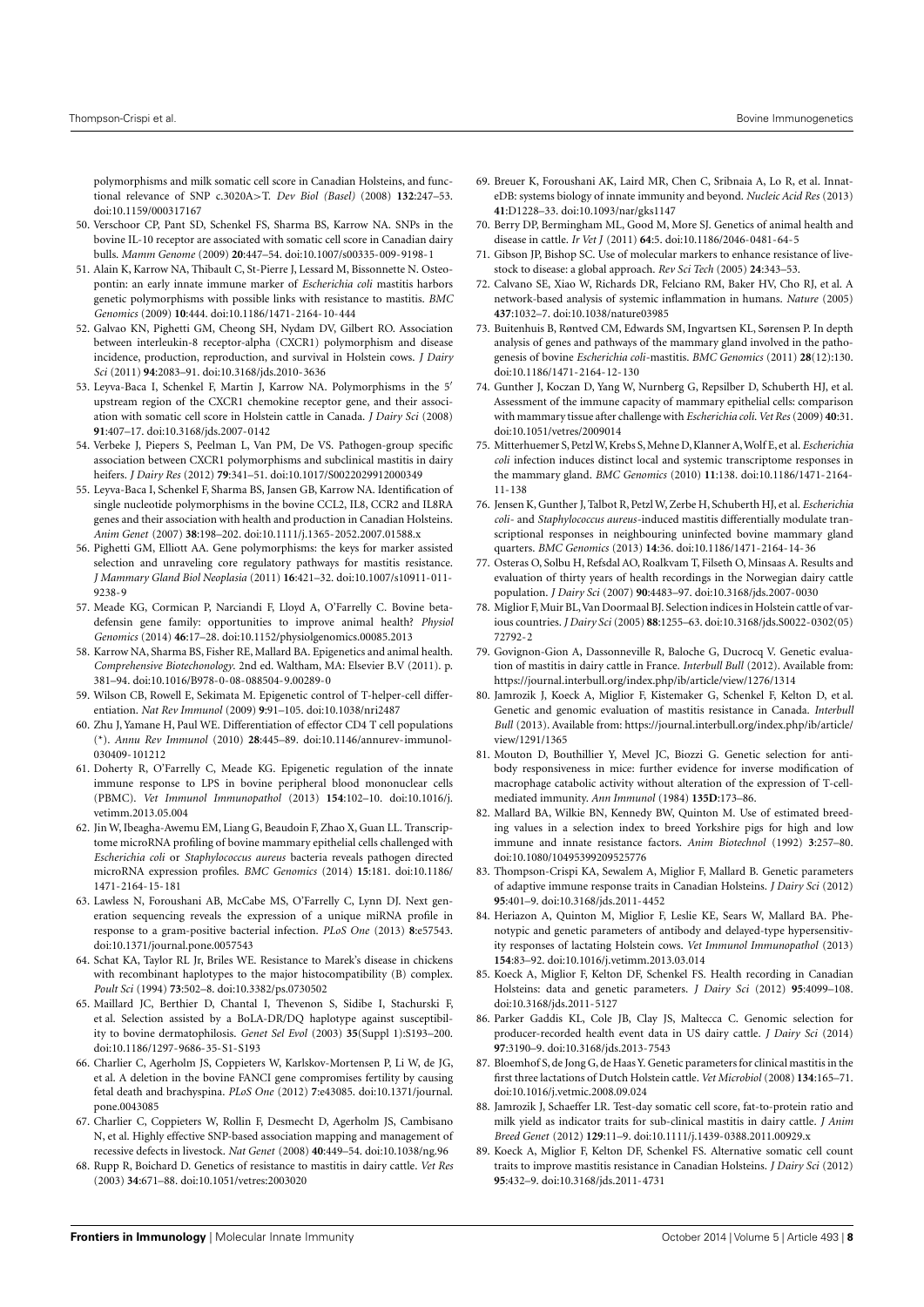- <span id="page-8-0"></span>90. Brand B, Hartmann A, Repsilber D, Griesbeck-Zilch B, Wellnitz O, Kuhn C, et al. Comparative expression profiling of *E. coli* and *S. aureus* inoculated primary mammary gland cells sampled from cows with different genetic predispositions for somatic cell score. *Genet Sel Evol* (2011) **43**:24. doi[:10.1186/1297-9686-43-24](http://dx.doi.org/10.1186/1297-9686-43-24)
- <span id="page-8-1"></span>91. Rupp R, Bergonier D, Dion S, Hygonenq MC, Aurel MR, Robert-Granie C, et al. Response to somatic cell count-based selection for mastitis resistance in a divergent selection experiment in sheep. *J Dairy Sci* (2009) **92**:1203–19. doi[:10.3168/jds.2008-1435](http://dx.doi.org/10.3168/jds.2008-1435)
- <span id="page-8-2"></span>92. Barkema HW, Schukken YH, Lam TJ, Beiboer ML, Wilmink H, Benedictus G, et al. Incidence of clinical mastitis in dairy herds grouped in three categories by bulk milk somatic cell counts. *J Dairy Sci* (1998) **81**:411–9. doi[:10.3168/jds.S0022-0302\(98\)75591-2](http://dx.doi.org/10.3168/jds.S0022-0302(98)75591-2)
- <span id="page-8-3"></span>93. Olde Riekerink RG, Barkema HW, Kelton DF, Scholl DT. Incidence rate of clinical mastitis on Canadian dairy farms. *J Dairy Sci* (2008) **91**:1366–77. doi[:10.3168/jds.2007-0757](http://dx.doi.org/10.3168/jds.2007-0757)
- <span id="page-8-4"></span>94. Suriyasathaporn W, Schukken YH, Nielen M, Brand A. Low somatic cell count: a risk factor for subsequent clinical mastitis in a dairy herd. *J Dairy Sci* (2000) **83**:1248–55. doi[:10.3168/jds.S0022-0302\(00\)74991-5](http://dx.doi.org/10.3168/jds.S0022-0302(00)74991-5)
- <span id="page-8-5"></span>95. Zwald NR, Weigel KA, Chang YM, Welper RD, Clay JS. Genetic selection for health traits using producer-recorded data. I. Incidence rates, heritability estimates, and sire breeding values. *J Dairy Sci* (2004) **87**:4287–94. doi[:10.3168/jds.S0022-0302\(04\)73573-0](http://dx.doi.org/10.3168/jds.S0022-0302(04)73573-0)
- <span id="page-8-6"></span>96. Neuenschwander TF, Miglior F, Jamrozik J, Berke O, Kelton DF, Schaeffer LR. Genetic parameters for producer-recorded health data in Canadian Holstein cattle. *Animal* (2012) **6**:571–8. doi[:10.1017/S1751731111002059](http://dx.doi.org/10.1017/S1751731111002059)
- <span id="page-8-7"></span>97. Heringstad B, Chang YM, Gianola D, Klemetsdal G. Genetic analysis of clinical mastitis, milk fever, ketosis, and retained placenta in three lactations of Norwegian red cows. *J Dairy Sci* (2005) **88**:3273–81. doi[:10.3168/jds.S0022-0302\(05\)](http://dx.doi.org/10.3168/jds.S0022-0302(05)73010-1) [73010-1](http://dx.doi.org/10.3168/jds.S0022-0302(05)73010-1)
- <span id="page-8-8"></span>98. Thompson-Crispi KA, Miglior F, Mallard BA. Incidence rates of clinical mastitis among Canadian Holsteins classified as high, average and low immune responders. *Clin Vaccine Immunol* (2013) **20**:106–12. doi[:10.1128/CVI.00494-12](http://dx.doi.org/10.1128/CVI.00494-12)
- <span id="page-8-9"></span>99. Begg DJ, de SK, Carter N, Plain KM, Purdie A, Whittington RJ. Does a Th1 over Th2 dominancy really exist in the early stages of *Mycobacterium avium* subspecies *paratuberculosis* infections? *Immunobiology* (2011) **216**:840–6. doi[:10.1016/j.imbio.2010.12.004](http://dx.doi.org/10.1016/j.imbio.2010.12.004)
- <span id="page-8-10"></span>100. Stear MJ, Bishop SC, Mallard BA, Raadsma H. The sustainability, feasibility and desirability of breeding livestock for disease resistance. *Res Vet Sci* (2001) **71**:1–7. doi[:10.1053/rvsc.2001.0496](http://dx.doi.org/10.1053/rvsc.2001.0496)
- <span id="page-8-11"></span>101. Zanotti M, Poli G, Ponti W, Polli M, Rocchi M, Bolzani E. et al. Association of BoLA class II haplotypes with subclinical progression of bovine leukaemia virus infection in Holstein-Friesian cattle. *Anim Genet* (1996) **27**:337–41.
- <span id="page-8-12"></span>102. Miglior F, Koeck A, Jamrozik J, Schenkel FS, Kelton DF, Kistemaker GJ, et al. Index for mastitis resistance and use of BHBA for evaluation of health traits in Canadian Holsteins. *Interbull Bull* (2014). Available online [https:](https://journal.interbull.org/index.php/ib/article/view/1349/1420) [//journal.interbull.org/index.php/ib/article/view/1349/1420](https://journal.interbull.org/index.php/ib/article/view/1349/1420)
- <span id="page-8-13"></span>103. Van Doormaal B, Beavers L. *Mastitis Resistance Selection: Now a Reality!*. (2014). Available from: <http://www.cdn.ca/articles.php>
- <span id="page-8-14"></span>104. Wagter-Lesperance L, Cartwright S, Funk T, Kelton D, Miglior F, Mallard B. Feasibility of high immune response (HIR) technology as a health management tool to characterize immune response profiles of dairy cattle. In: Hogeveen H, Lam TJ, editors. *Udder Health and Communication*. Wageningen: Wageningen Academic Publishers (2012). p. 359–66.
- <span id="page-8-20"></span>105. Wilkie B, Mallard B. Selection for high immune response: an alternative approach to animal health maintenance? *Vet Immunol Immunopathol* (1999) **72**:231–5. doi[:10.1016/S0165-2427\(99\)00136-1](http://dx.doi.org/10.1016/S0165-2427(99)00136-1)
- <span id="page-8-15"></span>106. Cartwright SL, Begley N, Schaeffer LR, Burnside EB, Mallard BA. Antibody and cell-mediated immune responses and survival between Holstein and Norwegian Red x Holstein Canadian calves. *J Dairy Sci* (2011) **94**:1576–85. doi[:10.3168/jds.2010-3502](http://dx.doi.org/10.3168/jds.2010-3502)
- <span id="page-8-16"></span>107. Thompson-Crispi KA, Mallard BA. Type 1 and Type 2 immune response profiles of commercial dairy cows in four regions of Canada. *Can J Vet Res* (2012) **76**:120–8.
- <span id="page-8-17"></span>108. Thompson-Crispi KA, Hine B, Quinton M, Miglior F, Mallard BA. Short communication: association of disease incidence and adaptive immune response in Holstein dairy cows. *J Dairy Sci* (2012) **95**:3888–93. doi[:10.3168/jds.2011-5201](http://dx.doi.org/10.3168/jds.2011-5201)
- <span id="page-8-18"></span>109. Pinedo PJ, Donovan A, Rae O, DeLapaz J. Association between paratuberculosis infection and general immune status in dairy cattle. *Proceedings of the*

*10th International Colloquium on Paratuberculosis*, Vol. 1. Minneapolis (2009). p. 127.

- <span id="page-8-19"></span>110. Mallard BA, Atalla H, Cartwright S, Hine BC, Hussey B, Paibomesai M. et al. Genetic and epigenetic regulation of the bovine immune system: practical implications of the high immune response technology. *Proceedings of National Mastitis Council 50th Annual Meeting*. Verona, WI (2011). 53–63.
- <span id="page-8-21"></span>111. Gunther J, Petzl W, Zerbe H, Schuberth HJ, Koczan D, Goetze L, et al. Lipopolysaccharide priming enhances expression of effectors of immune defence while decreasing expression of pro-inflammatory cytokines in mammary epithelia cells from cows. *BMC Genomics* (2012) **13**:17. doi[:10.1186/](http://dx.doi.org/10.1186/1471-2164-13-17) [1471-2164-13-17](http://dx.doi.org/10.1186/1471-2164-13-17)
- <span id="page-8-22"></span>112. Petzl W, Gunther J, Pfister T, Sauter-Louis C, Goetze L, von AS, et al. Lipopolysaccharide pretreatment of the udder protects against experimental *Escherichia coli* mastitis. *Innate Immun* (2012) **18**:467–77. doi[:10.1177/](http://dx.doi.org/10.1177/1753425911422407) [1753425911422407](http://dx.doi.org/10.1177/1753425911422407)
- <span id="page-8-24"></span>113. Abdel-Azim GA, Freeman AE, Kehrli ME Jr, Kelm SC, Burton JL, Kuck AL, et al. Genetic basis and risk factors for infectious and noninfectious diseases in US Holsteins. I. Estimation of genetic parameters for single diseases and general health. *J Dairy Sci* (2005) **88**:1199–207. doi[:10.3168/jds.S0022-0302\(05\)](http://dx.doi.org/10.3168/jds.S0022-0302(05)72786-7) [72786-7](http://dx.doi.org/10.3168/jds.S0022-0302(05)72786-7)
- <span id="page-8-25"></span>114. Koeck A, Miglior F, Kelton DF, Schenkel FS. Short communication: genetic parameters for mastitis and its predictors in Canadian Holsteins. *J Dairy Sci* (2012) **95**:7363–6. doi[:10.3168/jds.2012-5648](http://dx.doi.org/10.3168/jds.2012-5648)
- <span id="page-8-26"></span>115. Pritchard T, Coffey M, Mrode R, Wall E. Genetic parameters for production, health, fertility and longevity traits in dairy cows. *Animal* (2013) **7**:34–46. doi[:10.1017/S1751731112001401](http://dx.doi.org/10.1017/S1751731112001401)
- <span id="page-8-27"></span>116. McCarthy J, Veerkamp RF. Estimation of genetic parameters for test-day records of dairy traits in a seasonal calving system. *J Dairy Sci* (2012) **95**:5365–77. doi[:10.3168/jds.2011-4706](http://dx.doi.org/10.3168/jds.2011-4706)
- <span id="page-8-23"></span>117. Wagter LC, Mallard BA, Wilkie BN, Leslie KE, Boettcher PJ, Dekkers JC. A quantitative approach to classifying Holstein cows based on antibody responsiveness and its relationship to peripartum mastitis occurrence. *J Dairy Sci* (2000) **83**:488–98. doi[:10.3168/jds.S0022-0302\(00\)74908-3](http://dx.doi.org/10.3168/jds.S0022-0302(00)74908-3)
- <span id="page-8-28"></span>118. Fleming K. *Variation of Bioactive Components in Colostrum and Milk from Canadian Holstein Dairy Cattle Classified as High, Average or Low Immune Responders* [MSc Thesis]*.* University of Guelph (2014). Available from: [https://atrium.lib.uoguelph.ca/xmlui/bitstream/handle/10214/8185/Fleming\\_](https://atrium.lib.uoguelph.ca/xmlui/bitstream/handle/10214/8185/Fleming_Kelly_201406_MSc.pdf?sequence=3) [Kelly\\_201406\\_MSc.pdf?sequence=3](https://atrium.lib.uoguelph.ca/xmlui/bitstream/handle/10214/8185/Fleming_Kelly_201406_MSc.pdf?sequence=3)
- <span id="page-8-29"></span>119. Hine BC, Cartwright SL, Mallard BA. Analysis of leukocyte populations in Canadian Holsteins classified as high or low immune responders for antibodyor cell-mediated immune response. *Can J Vet Res* (2012) **76**:149–56.
- <span id="page-8-30"></span>120. DeLapaz J. *Using Humoral and Cellular Response to Novel Antigens in Periparturent Dairy Cows as a Measure of Genetic Disease Resistance in Dairy Cows* [MSc Thesis]. University of Florida (2008). Available from: [http://etd.fcla.edu/](http://etd.fcla.edu/UF/UFE0022360/delapaz_j.pdf) [UF/UFE0022360/delapaz\\_j.pdf](http://etd.fcla.edu/UF/UFE0022360/delapaz_j.pdf)
- <span id="page-8-31"></span>121. Boichard D, Brochard M. New phenotypes for new breeding goals in dairy cattle. *Animal* (2012) **6**:544–50. doi[:10.1017/S1751731112000018](http://dx.doi.org/10.1017/S1751731112000018)
- <span id="page-8-32"></span>122. Schaeffer LR. Strategy for applying genome-wide selection in dairy cattle. *J Anim Breed Genet* (2006) **123**:218–23. doi[:10.1111/j.1439-0388.2006.00595.x](http://dx.doi.org/10.1111/j.1439-0388.2006.00595.x)
- <span id="page-8-34"></span>123. Goddard ME, Hayes BJ. Mapping genes for complex traits in domestic animals and their use in breeding programmes. *Nat Rev Genet* (2009) **10**:381–91. doi[:10.1038/nrg2575](http://dx.doi.org/10.1038/nrg2575)
- <span id="page-8-33"></span>124. Schefers JM, Weigel KA. Genomic selection in dairy cattle: integration of DNA testing into breeding programs.*Anim Front* (2012) **2**:4–9. doi[:10.2527/af.2011-](http://dx.doi.org/10.2527/af.2011-0032) [0032](http://dx.doi.org/10.2527/af.2011-0032)
- <span id="page-8-35"></span>125. Sodeland M, Kent MP, Olsen HG, Opsal MA, Svendsen M, Sehested E, et al. Quantitative trait loci for clinical mastitis on chromosomes 2, 6, 14 and 20 in Norwegian Red cattle. *Anim Genet* (2011) **42**:457–65. doi[:10.1111/j.1365-](http://dx.doi.org/10.1111/j.1365-2052.2010.02165.x) [2052.2010.02165.x](http://dx.doi.org/10.1111/j.1365-2052.2010.02165.x)
- <span id="page-8-36"></span>126. Meredith BK, Berry DP, Kearney F, Finlay EK, Fahey AG, Bradley DG, et al. A genome-wide association study for somatic cell score using the Illumina highdensity bovine beadchip identifies several novel QTL potentially related to mastitis susceptibility. *Front Genet* (2013) **4**:229. doi[:10.3389/fgene.2013.00229](http://dx.doi.org/10.3389/fgene.2013.00229)
- 127. Minozzi G, Nicolazzi EL, Strozzi F, Stella A, Negrini R, Jmone-Marsan P, et al. Genome wide scan for somatic cell counts in holstein bulls. *BMC Proc* (2011) **4**:S17. doi[:10.1186/1753-6561-5-S4-S17](http://dx.doi.org/10.1186/1753-6561-5-S4-S17)
- <span id="page-8-37"></span>128. Wijga S, Bastiaansen JW, Wall E, Strandberg E, de HY, Giblin L, et al. Genomic associations with somatic cell score in first-lactation Holstein cows. *J Dairy Sci* (2012) **95**:899–908. doi[:10.3168/jds.2011-4717](http://dx.doi.org/10.3168/jds.2011-4717)